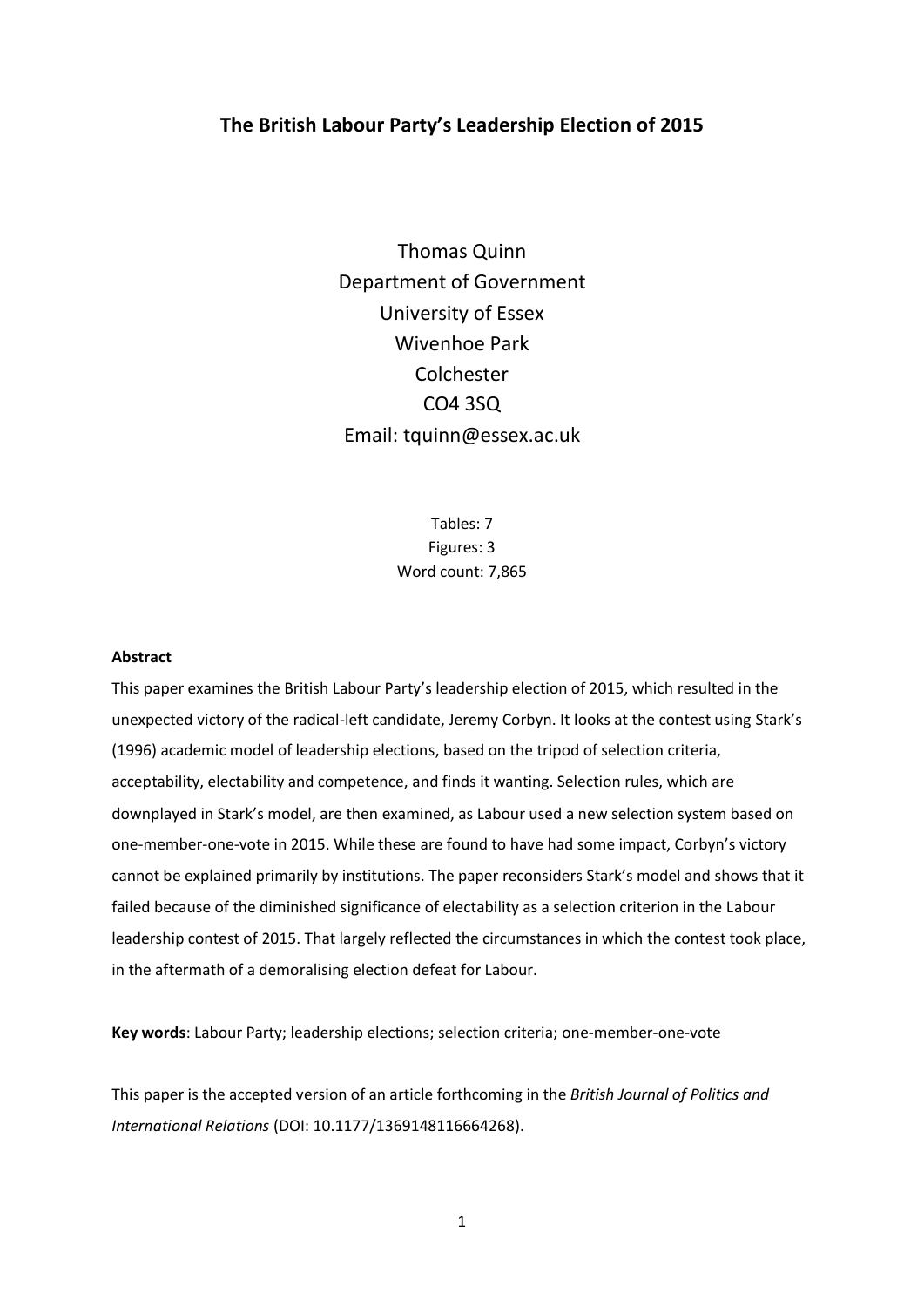#### **Introduction**

The British Labour Party's leadership election of 2015 was the most dramatic in the party's history. It witnessed the shock victory of a veteran left-wing candidate who had spent three decades opposing a succession of Labour leaders from the back-benches and who had started the contest as an alsoran. Jeremy Corbyn's election heralded the ascendancy of Labour's radical-left faction, which has since sought to impose its own policies and strategies on the party. Labour is a world away from where most commentators thought it would be a year after its general-election defeat of 2015.

Corbyn's victory is of more than just curiosity value for political scientists, however. It was unpredicted by the standard model of leadership elections, which views contests as being determined by the general selection criteria of acceptability, electability and competence (Stark, 1996). That raises the question of whether other approaches, based on the analysis of selection institutions, can perform better (Punnett, 1992; Quinn, 2004). Other aspects of Labour's 2015 contest seemingly contradict general trends identified in the academic literature. These include the decline in party membership – Labour's membership doubled in 2015; and the 'ascendancy of the party in public office' – Labour's MPs have since found themselves facing a revolt by the grassroots (van Biezen et al., 2012; Katz and Mair, 2002). Meanwhile, the 'law of curvilinear disparity', which predicts that activists are typically radical and MPs moderate, and which had fallen out of favour in Britain in recent years, now looks to have returned, with Labour's membership surge veering to the left (May, 1973; Norris, 1995). Something unusual is happening in the Labour Party and it is important for political scientists to understand it.

This paper examines Labour's leadership election of 2015. It looks at the contest using the traditional model (Stark, 1996) and finds that approach wanting. However, the paper shows that, although the party's selection rules, used in 2015 for the first time, did have some impact, this result cannot be put down entirely to institutions, as the system could easily have been used to stop Corbyn's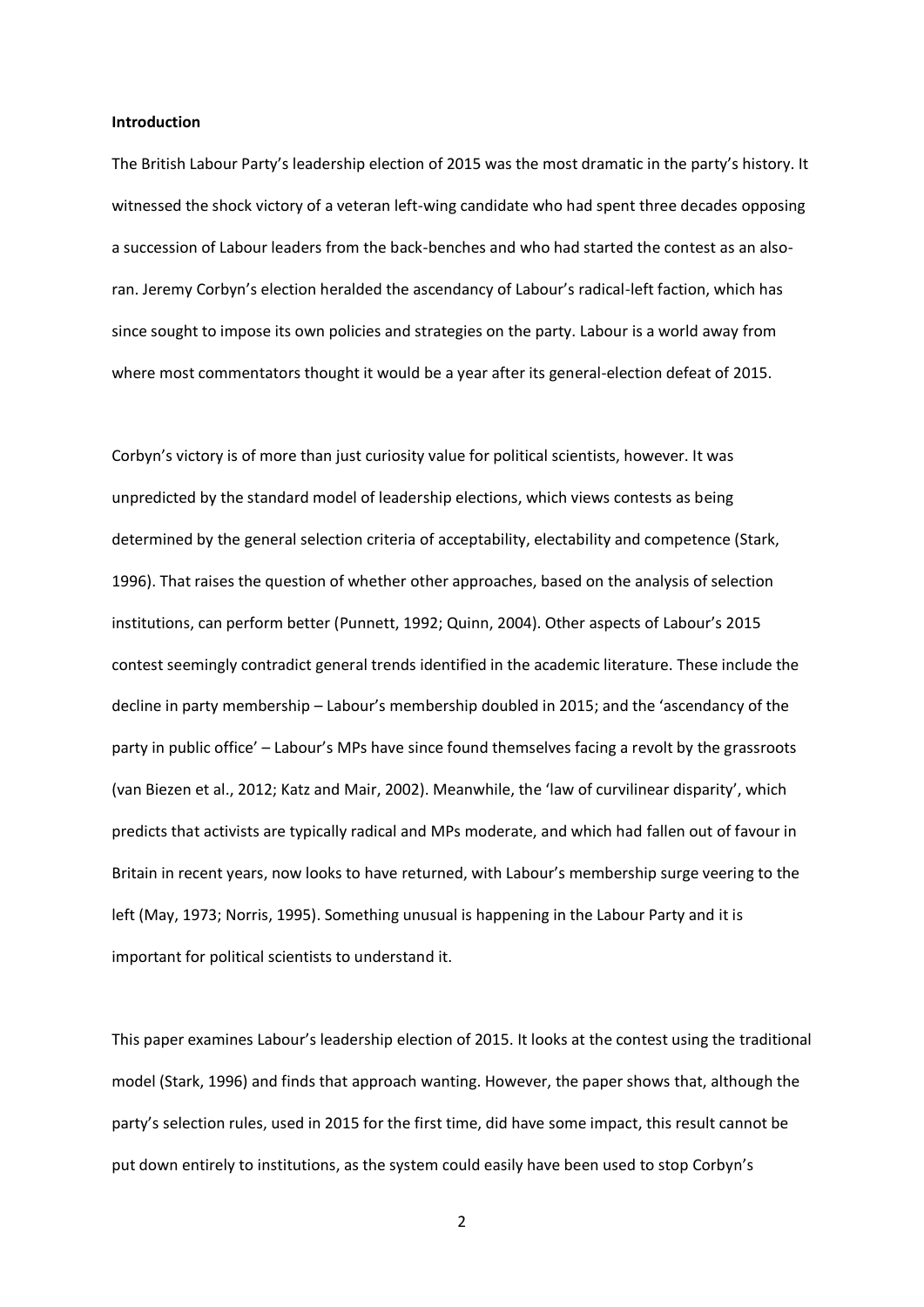candidacy in the first place. Neither can a general shift to the left within the party explain the outcome – there was a shift but not by enough to account for the scale of Corbyn's victory. Instead, the paper returns to Stark's model and explains its failure in this leadership contest by the diminished importance of electability as a criterion. This development was largely a consequence of the special circumstances in which the leadership contest took place, namely, in the immediate aftermath of a surprisingly decisive Labour defeat in the 2015 general election, within an intra-party atmosphere of electoral pessimism but also staunch opposition to the Conservative government's austerity policies.

### **Analysing Leadership Selection**

The analysis of intra-party leadership selection is a growing sub-field in political science. A comparative institutional literature on selection systems has emerged, examining the functioning of different selection rules, the contexts in which rules are changed, and the consequences for which types of leaders are chosen (Cross and Blais, 2012; Cross and Pilet, 2015; Kenig, 2009; LeDuc, 2001; Pilet and Cross, 2014). There is an extensive UK-specific literature, with cross-party studies (Bale and Webb, 2014; Punnett, 1992; Stark, 1996), single-party studies (Denham and O'Hara, 2008; Heppell ,2008, 2010), and a plethora of single-contest studies (Alderman, 1998; Alderman and Carter, 1995, 2000, 2002; Cowley and Bailey, 2000; Cowley and Garry, 1998; Denham and Dorey, 2007; Dorey and Denham, 2011; Jobson and Wickham-Jones, 2011). Within this literature has emerged a theoretical framework for explaining the outcomes of leadership contests. Developed by Stark (1996) and extended by Quinn (2012), this approach questions the significance of selection systems, focusing instead on the criteria that selectors use. Since these criteria apply to all types of selectors, whether MPs, delegates or individual members, it is argued that variations in institutions rarely explain election outcomes.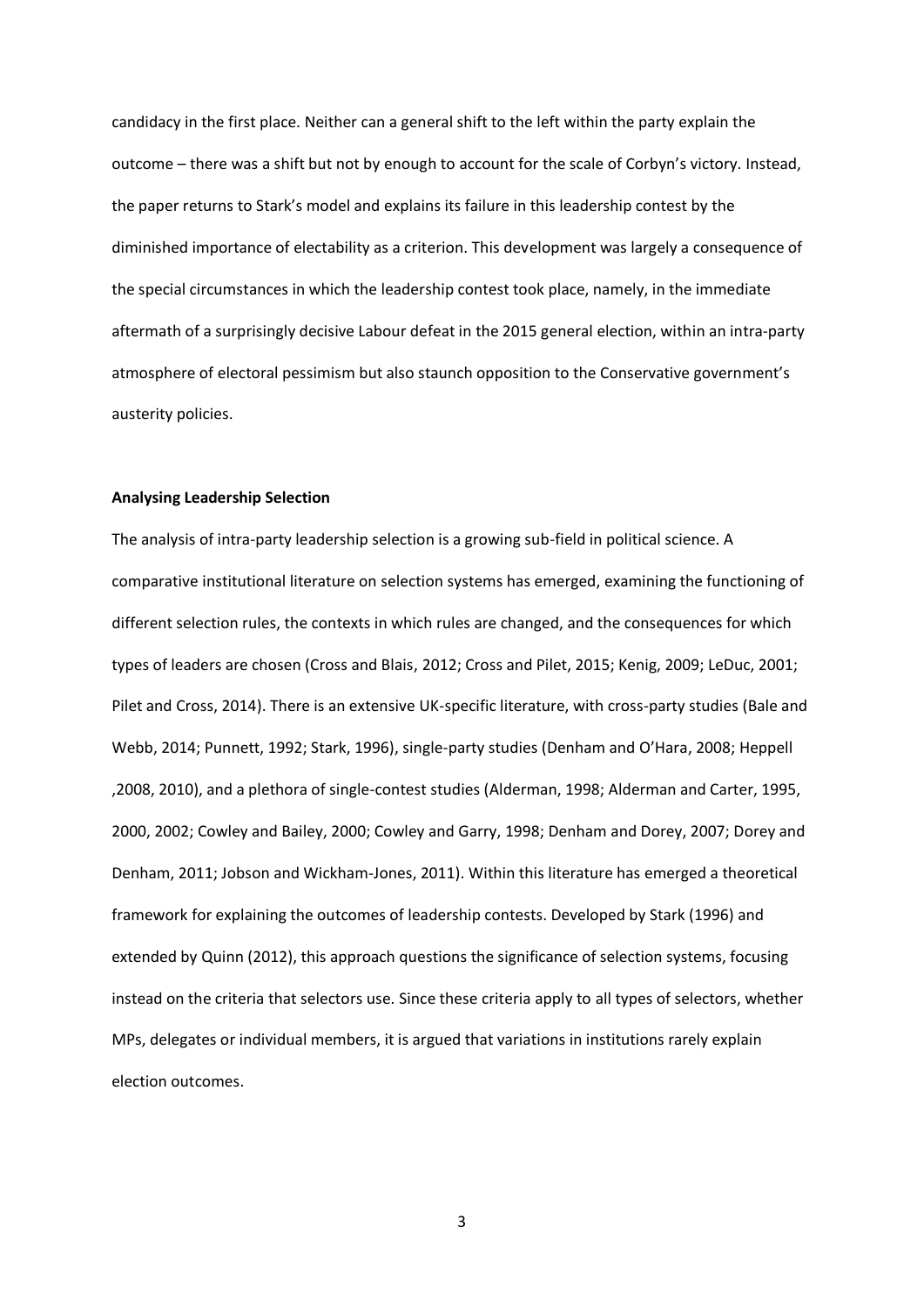Stark's model links selection criteria to party goals. These goals are internal unity, electoral victory and policy implementation, in that order of importance. Only if a party were united could it hope to win elections, because voters generally avoid divided parties, and only after electoral victory could it enter government and implement policies. Party selectors seek a leader who could deliver these goals. If a party were divided, uniting it would take priority and selectors would typically choose the candidate who was *acceptable*, ideologically or character-wise, to a broad range of opinion. If a party were not deeply divided – the normal state of affairs – electability would be the key criterion, i.e. which candidate could deliver electoral success. If the candidates could not be distinguished on that criterion, the decision would turn on *competence*, specifically, which one would make the best prime minister (Stark, 1996: 126).

Stark found that this framework explained most UK leadership elections from 1963-1995. In some cases, one candidate was strongest on all three criteria, including James Callaghan in 1976, Tony Blair in 1994 and John Major in 1995. In others, candidates won despite not being strongest on electability but where their greater acceptability proved decisive. These included Michael Foot in 1980 and Neil Kinnock in 1983. On only one occasion did a candidate who was weaker on all criteria triumph – Margaret Thatcher in 1975, when she trailed William Whitelaw on all three. Stark explained this anomaly with reference to peculiarities of the selection rules, namely, the provision for second-ballot entry that persuaded most candidates to sit out the first ballot, by which time Thatcher had built up momentum (Stark, 1996: 127). Quinn's analysis of UK contests from 1997- 2010 found a similar pattern, with victories for right-wing Tory candidates on the basis of acceptability, not electability, in 1997 and 2001. The only partial exception was Labour in 2010, when ballots of MPs or members would have been won by David Miliband, whereas the party's electoral college, which split votes between MPs, party members and trade unionists, delivered victory to his brother Ed (Quinn, 2012: 161).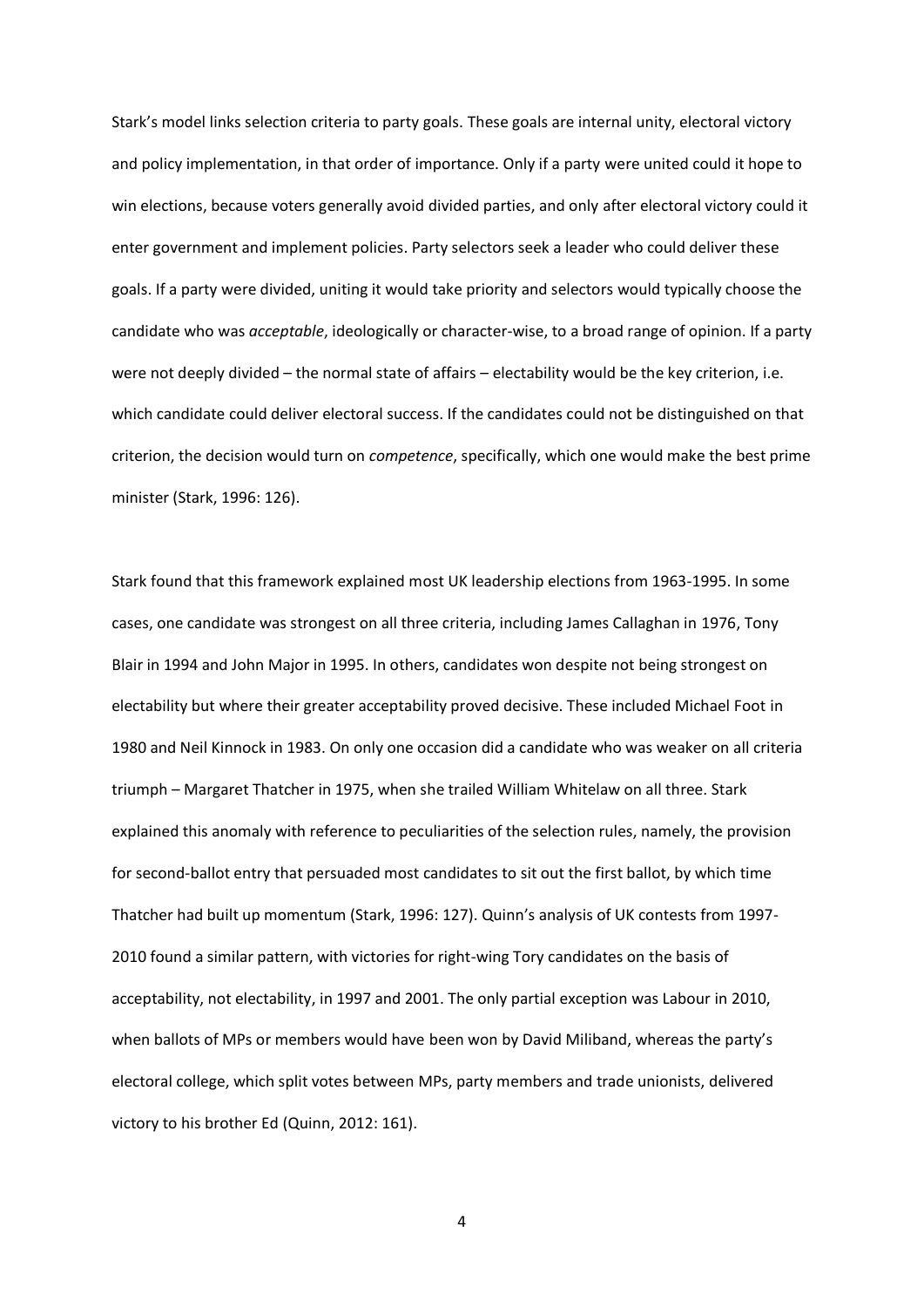These contests entailed a range of selection methods, including parliamentary ballots, all-member ballots, hybrid parliamentary-membership ballots and electoral colleges using delegates or individual members (Alderman and Carter, 1995, 2002; Denham and Dorey, 2007; Pemberton and Wickham-Jones, 2013; Punnett, 1992). That lends support to the notion that different categories of selectors use the same criteria and that institutions are usually of secondary importance in determining outcomes. However, it might not be so simple if different categories of intra-party actors were ideologically distinct, as per the law of curvilinear disparity (May, 1973). If members were more radical than MPs, the two groups might interpret ideological 'acceptability' differently, and then selection systems could matter more by determining the distribution and weighting of votes.

The Labour leadership contest of 2015 offers an intriguing test of Stark's model. It seems implausible to claim that Corbyn was the superior candidate on the three selection criteria. As a radical-leftist and parliamentary rebel, he looked unable to unite his party, especially its MPs. He did not enjoy any obvious electoral appeal, and as a backbencher of 32 years, he did not look a likely prime minister. Does that mean, therefore, that a rival explanation, such as one based on the importance of Labour's new selection institutions, is more appropriate?

#### **Labour's Leadership Election**

Before analysing Corbyn's victory, it is necessary to set out the main features of the contest, including the rules, the candidates and the campaign. After Labour's defeat in the 2015 general election, the presiding leader, Ed Miliband resigned and a leadership election was called. Labour's deputy leader, Harriet Harman, took over as interim leader but announced that she too would step down once a new deputy had been elected (*Guardian*, 8 May 2015).

#### *New Rules*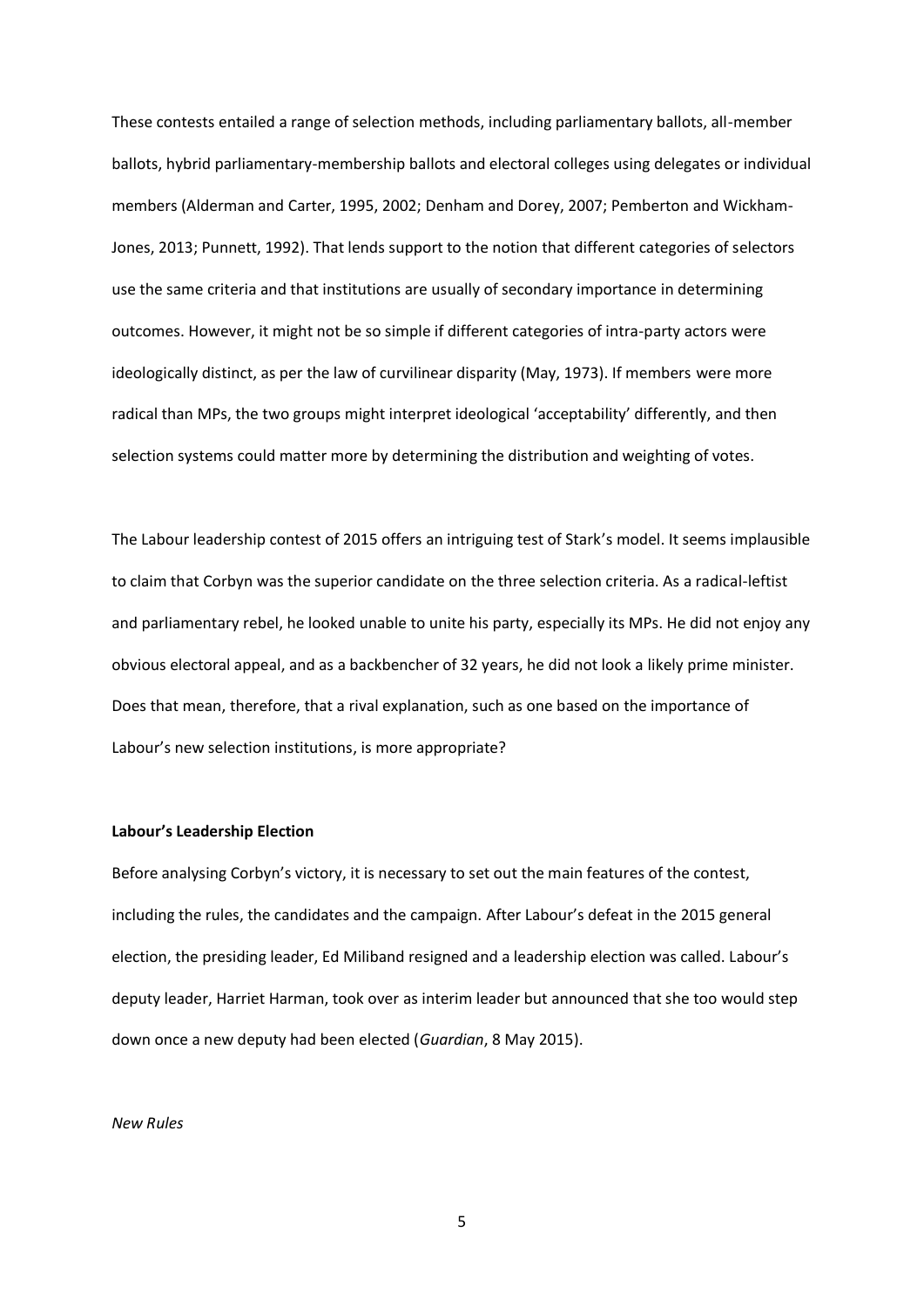The contest was the first to be conducted under Labour's new selection system since its adoption in 2014. Previously, Labour had used a tripartite electoral college that gave MPs/MEPs, party members and members of Labour-affiliated trade unions one third of the vote each (Quinn, 2004; Heppell, 2010). The system controversially enabled Miliband to defeat his more experienced brother, David, in the leadership election of 2010. David won clear majorities of MPs and party members but Ed was the overwhelming choice of trade unionists and that tipped the balance (Dorey and Denham, 2011; Jobson and Wickham-Jones, 2011). The new leader faced regular questions over his autonomy from the unions and these came to a head during a parliamentary-selection scandal, when Labour's largest affiliate, Unite, was accused of malpractice in seeking to ensure that one of its officials became the prospective parliamentary candidate in Falkirk (*Guardian*, 3 February 2014). Miliband responded by ordering a review of party-union links headed by a former Labour general-secretary, Ray Collins.

The Collins Review recommended a series of internal reforms, including the abolition of the electoral college (Collins, 2014). In its place would come a system of one-member-one-vote (OMOV) ballots for leadership elections, with each party member entitled to vote. Two new categories of participant would be created: affiliated supporters, consisting of Labour-affiliated trade unionists who had signed their agreement to the party's values and provided their contact details; and registered supporters, who could be ordinary members of the public not in either previous participant category but who signed their agreement to Labour's values. Affiliated supporters would not need to pay any fee in addition to the political levies they already paid to their unions, but registered supporters would have to pay a small fee, which turned out to be £3 in 2015. The party hoped that individuals would sign up as registered supporters before considering converting to full membership, which carried more participation rights in intra-party activity (Collins, 2014). All three categories of participants would vote in a single section in leadership elections without weighted votes. The registered-supporters provision had the capacity to turn contests into open primaries and copied the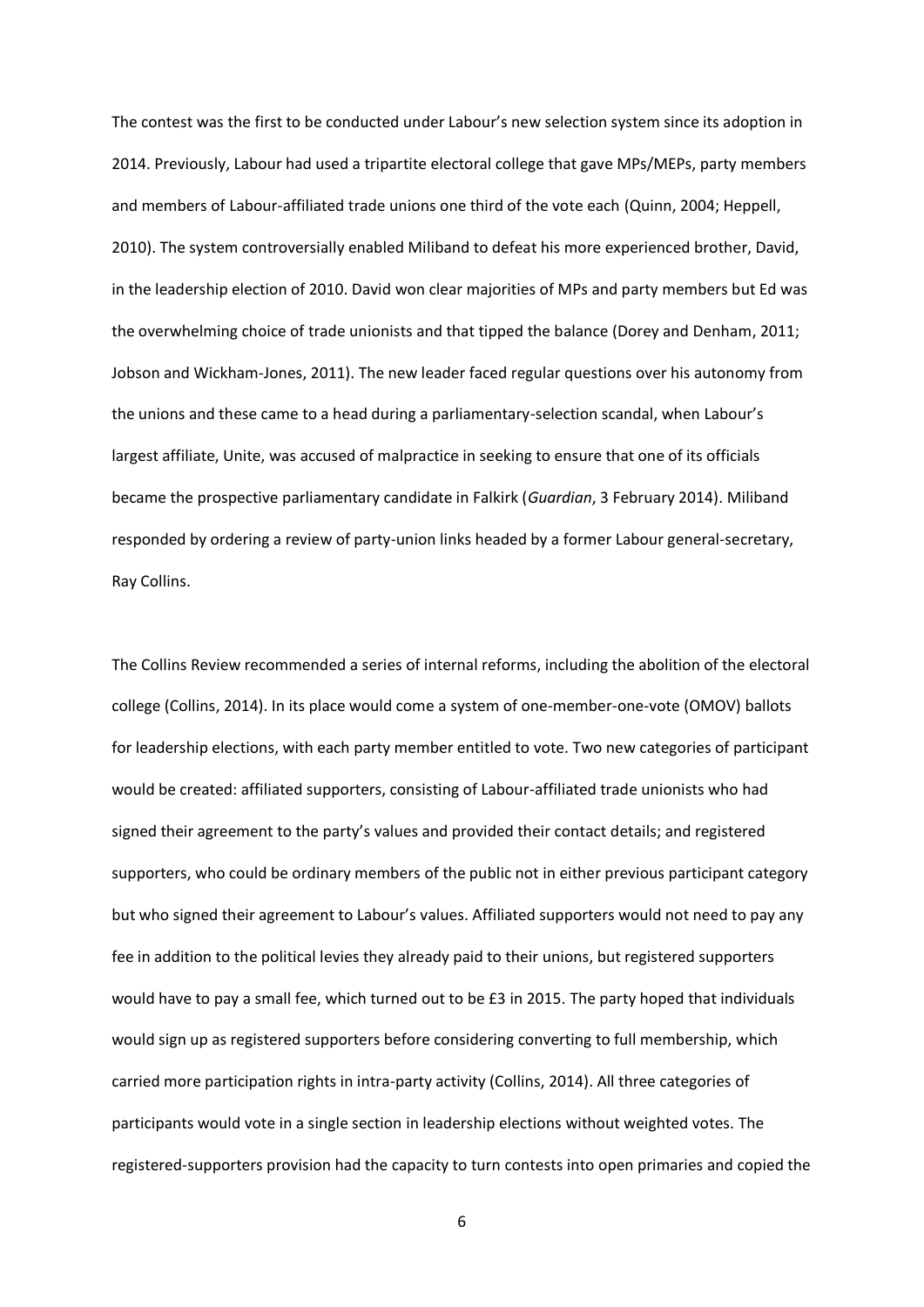precedent of the French Socialist Party, which organised a primary (with a participation fee of €1) to choose its presidential candidate in 2011 (Scarrow, 2015: 189). This paper describes Labour's new system as *OMOV+* to capture the participation of affiliated and registered supporters alongside full members.

Ostensibly designed to reduce trade-union influence in leadership elections, the biggest effect of the reform was to abolish the MPs/MEPs section. Henceforth, each MP would cast a vote equal in weight to that of an ordinary member, whereas in the electoral college, each MP's vote was worth much more (Dorey and Denham, 2011: 293). To compensate MPs for this loss of voting power, the nomination threshold was increased to give them more gate-keeping power. Previously, each candidate for a vacant post required the nominations of 12.5% of Labour MPs. Under OMOV+, that was increased to 15%. As Labour had 232 MPs in 2015, each candidate needed 35 parliamentary nominations.

### *The Candidates*

The contest began in May and was expected to see a Blairite-versus-soft-left battle as in 2010. Labour's principal Blairite, David Miliband, was not eligible to stand because he was not an MP. Other plausible candidates ruled themselves out, including Alan Johnson, a former home secretary, and Chuka Umunna, a shadow-cabinet member, who initially announced his candidacy only to withdraw days later, citing press intrusion into his family life. Eventually, the Blairite mantle was taken up by Liz Kendall, a junior shadow minister, who criticised Labour's performance under Brown and Miliband, saying the party spent too much money in government and failed to establish credibility on the economy and immigration in opposition. She urged a return to Blair's centrist strategy to improve Labour's electoral performance. Meanwhile, Dan Jarvis, a former specialservices soldier not associated with any faction, was mentioned as a candidate but decided not to run because of family pressures. Two candidates from the soft left, both former cabinet ministers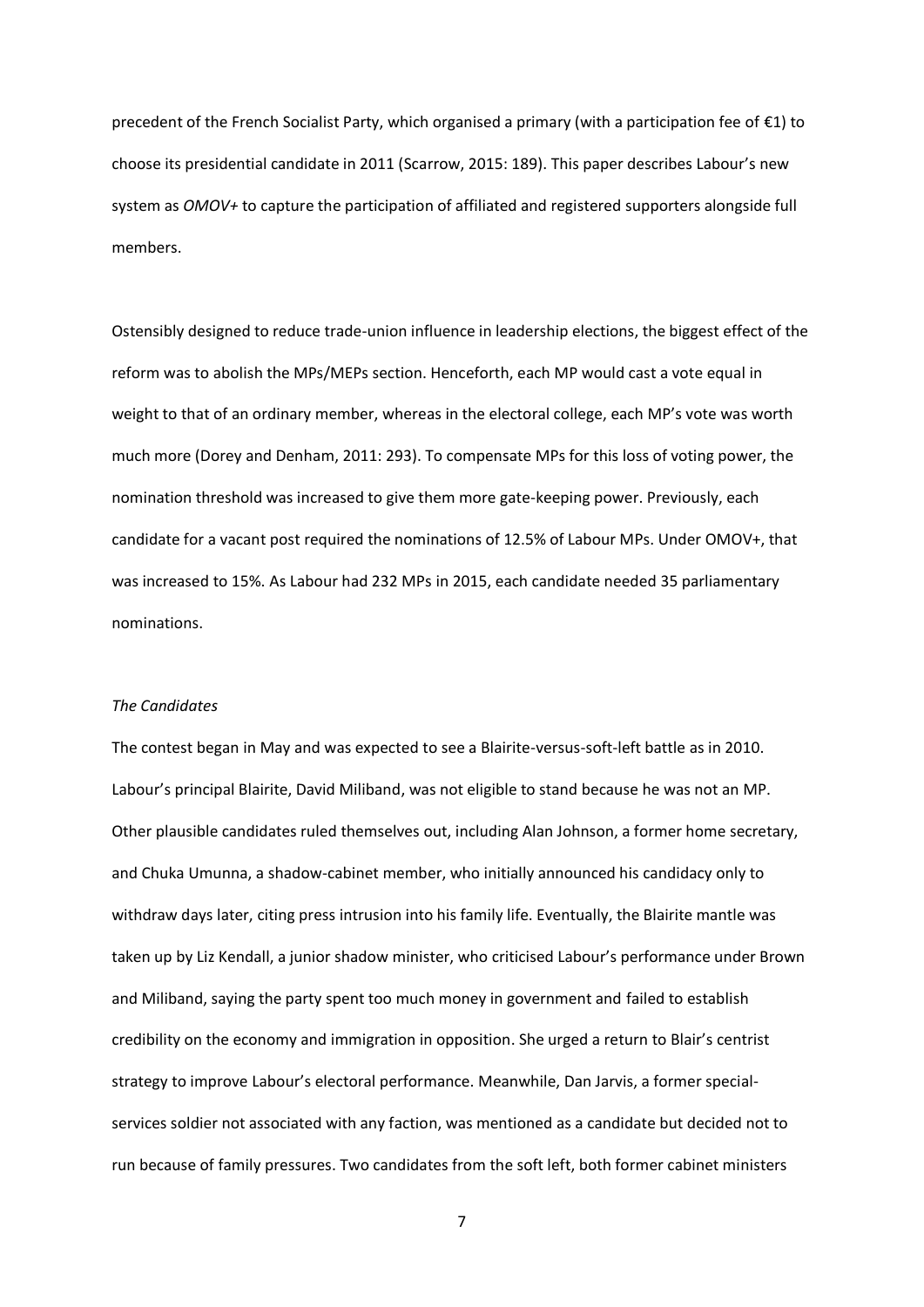and senior shadow ministers, did announce their candidacies. Andy Burnham finished fourth in the 2010 contest but hoped to do better in 2015 with support from the unions, while Yvette Cooper was a 'Brownite' and like Burnham had strong support among Labour MPs (Wintour and Watt, 2015).

Labour's radical-left faction had been excluded from intra-party power for decades and had minimal support among MPs. However, it had gained traction in the unions and its anti-austerity message chimed with many in the party. It too decided to run a candidate and settled on the 66-year-old Jeremy Corbyn, a veteran leftist and serial backbench rebel of 32 years. Little was expected of his campaign. Like many on the left, Corbyn believed Labour had lost in 2015 because it was not sufficiently distinct – more left-wing – than the Conservatives, especially on austerity. He also championed left-wing causes such as unilateral nuclear disarmament (Wintour and Watt, 2015).

Corbyn's immediate problem was overcoming the 15% nomination hurdle, given his lack of parliamentary support. He needed 35 nominations to get on the ballot but perhaps only 20-25 MPs supported him. In 2010, some moderate MPs had 'loaned' nominations to Abbott to ensure her participation (Dorey and Denham, 2011: 295). Crucially, up to 14 moderate MPs nominated Corbyn to 'broaden the debate', ensuring he reached the threshold minutes before the deadline (*Guardian*, 15 June 2015). Few would have considered it consequential as the left was expected to perform poorly. Burnham, Cooper and Kendall each passed the threshold with ease (Table 1).

### [TABLE 1 HERE]

#### *The Campaign*

As parliamentary nominations closed, there were early signs that the contest might be unusual. Supplementary nominations remained open for several more weeks, and it was clear that Corbyn had more support within the extra-parliamentary party (Table 1). He was nominated by six trade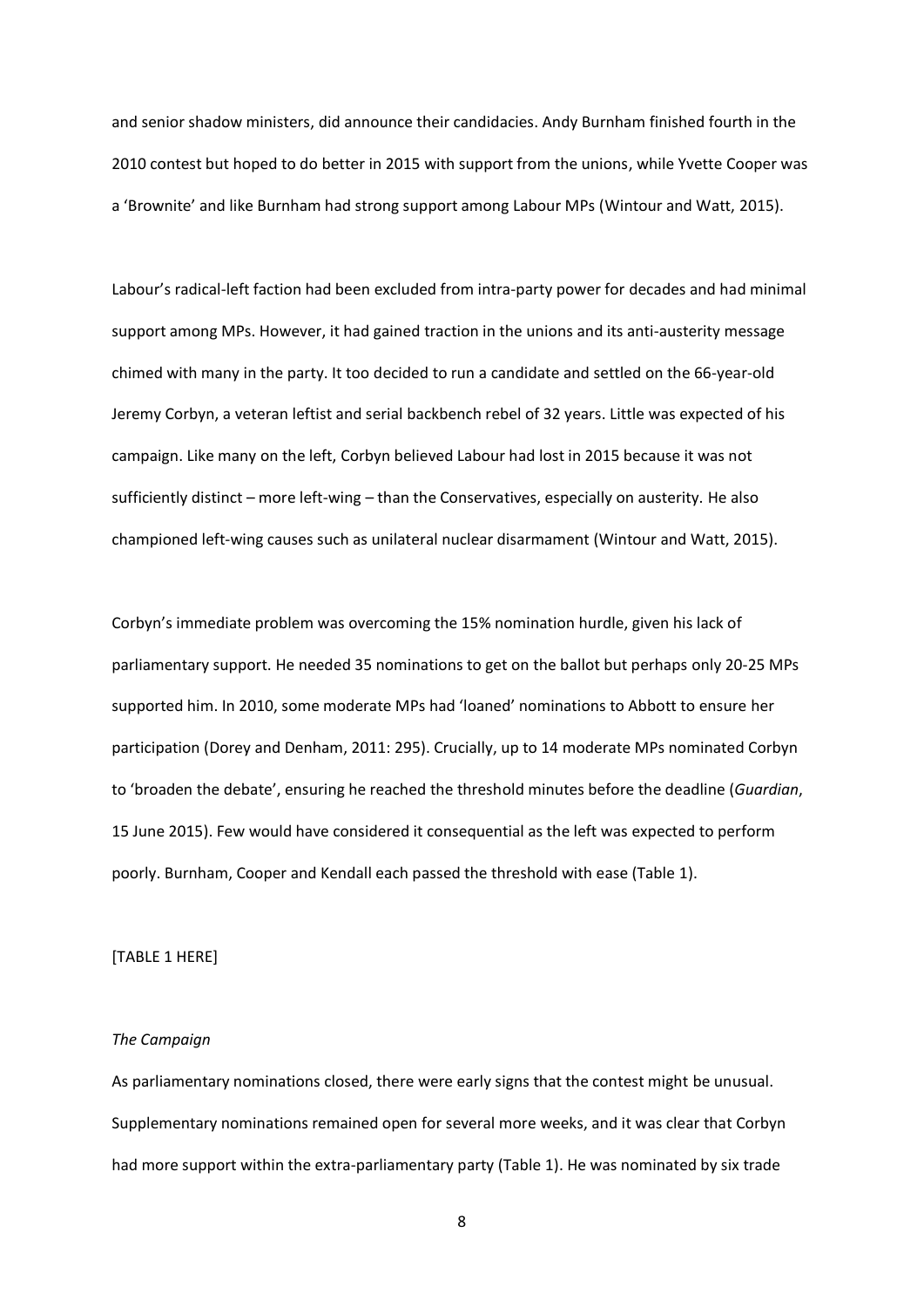unions, including the two biggest, Unite and UNISON. Both had been expected to nominate Burnham. Union leaders cannot deliver block votes but their endorsements can persuade trade unionists to support a given candidate (Jobson and Wickham-Jones, 2011). Meanwhile, 152 constituency Labour parties (CLPs) nominated Corbyn, more than any other candidate.

To capitalise on interest in the contest, Labour announced that individuals joining the selectorate would be eligible to vote provided that they signed up by 12 August. It became one of the stories of the campaign, as Labour experienced a surge in membership. In May, individual membership stood at 200,000 but by August, it had climbed to 294,000. In addition, 115,000 registered supporters and 147,000 affiliated supporters signed up. This influx strongly leaned to the left, enthused by Corbyn's candidacy (see Table 5 below). Corbyn's website provided links to Labour's sign-up webpage and directed sympathisers towards it (Wintour and Watt, 2015). His supporters spread the message through social media to like-minded people. It reached its apogee on the final day before registration closed, when over 160,000 people applied, taking the total to 610,000. After eligibility checks, such as whether applicants were on the electoral register, ballots were eventually sent out to 550,000 people (BBC, 2015b).

The campaign began slowly but a poll in July brought the stunning news that Corbyn led by 17% on first preferences under the preferential (alternative-vote) system (YouGov, 2015b). There had been press reports that Corbyn was being well-received in the hustings, his anti-austerity arguments and insistence that Labour had to offer a clear alternative to the Conservatives striking a chord with activists. His gentle demeanour and refusal to engage in personal attacks also won plaudits. Corbyn was now the front-runner, drawing criticisms from the Labour elite, such as Tony Blair, who said that anyone whose heart was with Corbyn should 'get a transplant' (Wintour and Watt, 2015). Moderate MPs questioned the membership influx, raising the spectre of 'entryism', i.e. organised infiltration of the Labour Party by members of far-left groups (*Daily Telegraph*, 23 August 2015). Labour's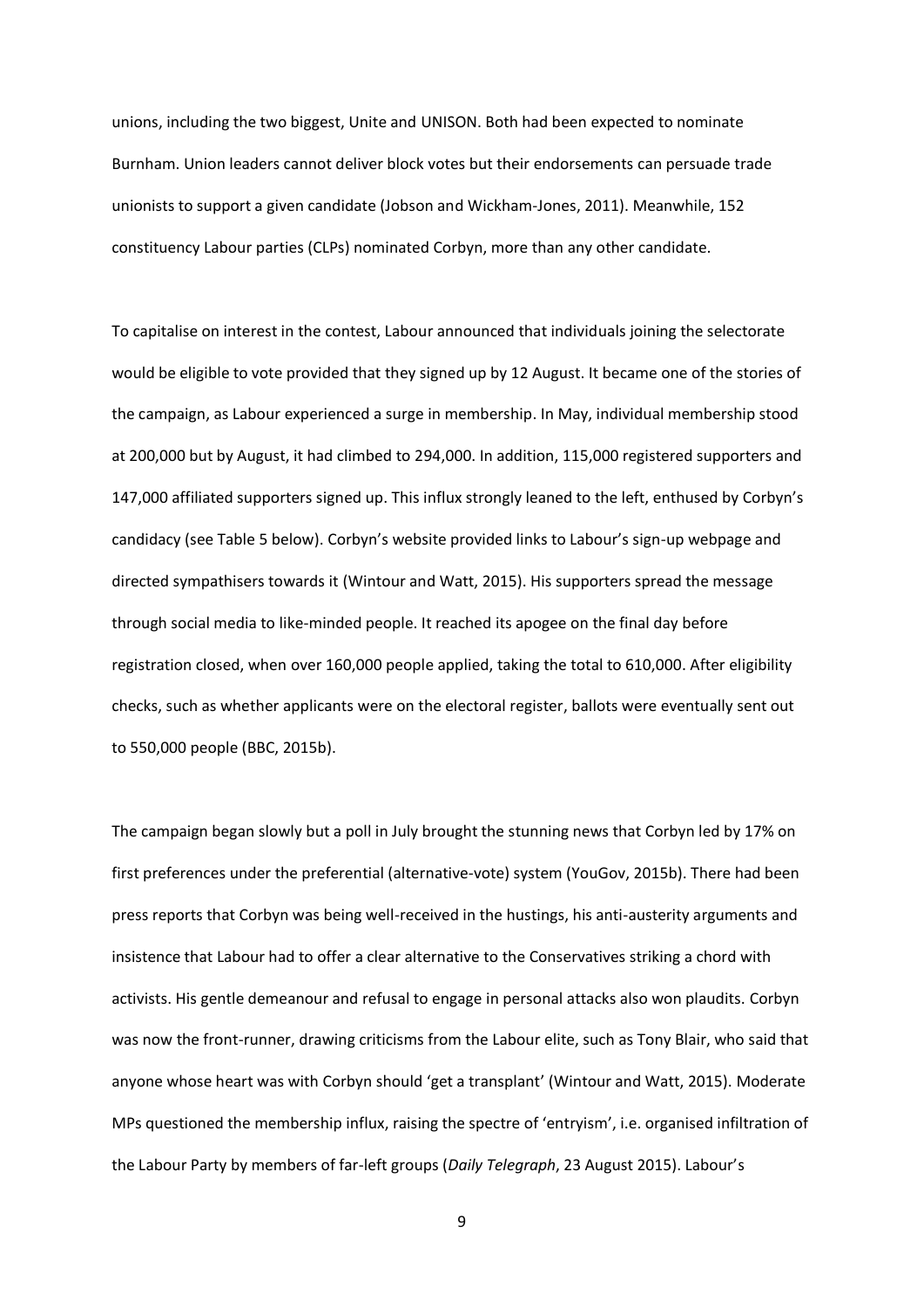opponents were also enthused: a Conservative-sympathising newspaper urged its readers to sign up as registered supporters to elect Corbyn and 'destroy the Labour Party' (*Daily Telegraph*, 15 July 2015). In response, the party began screening applicants for past support for other parties and 3,000 sign-ups were excluded on this basis, although moderates insisted many more slipped through the net. There was even talk of a legal challenge in the event of a close result (Wintour and Watt, 2015).

In the meantime, Corbyn, backed by a well-drilled campaign team that had worked for the former mayor of London, Ken Livingstone, spoke at a series of rallies packed out with enthusiastic young supporters (Wintour and Watt, 2015). As long queues formed on the streets outside his meetings, the press coined the term, 'Corbynmania'. The internet and social media also played key roles in Corbyn's campaign. Of particular significance was the politicking and campaigning conducted in online forums by ordinary supporters. The internet reduces the costs of collective action (Olson, 1971), as can be seen with online petitions that quickly generate hundreds of thousands of signatures in a way that would have been impossible in the past. Corbyn supporters were mobilised into the Labour Party by the same means. Social media enabled contacts to be made, talking-points swapped, tactics coordinated and signing up to vote encouraged. Critics claimed that Corbyn's supporters (not the candidate himself) also targeted opponents with abuse and intimidation (*Independent*, 12 August 2015).

Overall, the campaign enabled Corbyn to build momentum and his lead increased in August, including among long-standing members, indicating that it was not entirely down to the influx (YouGov, 2015d). By then, supporters of Burnham and Cooper were urging each other's candidate and Kendall to withdraw to allow a straight run at Corbyn, but to no avail. It was even proposed that all three should withdraw to invalidate the contest, but that idea also went nowhere (Wintour and Watt, 2015). Corbyn's victory had acquired an air of inevitability. At the special conference to announce the result in September, Corbyn secured 60% of the vote, far ahead of his rivals (Table 2).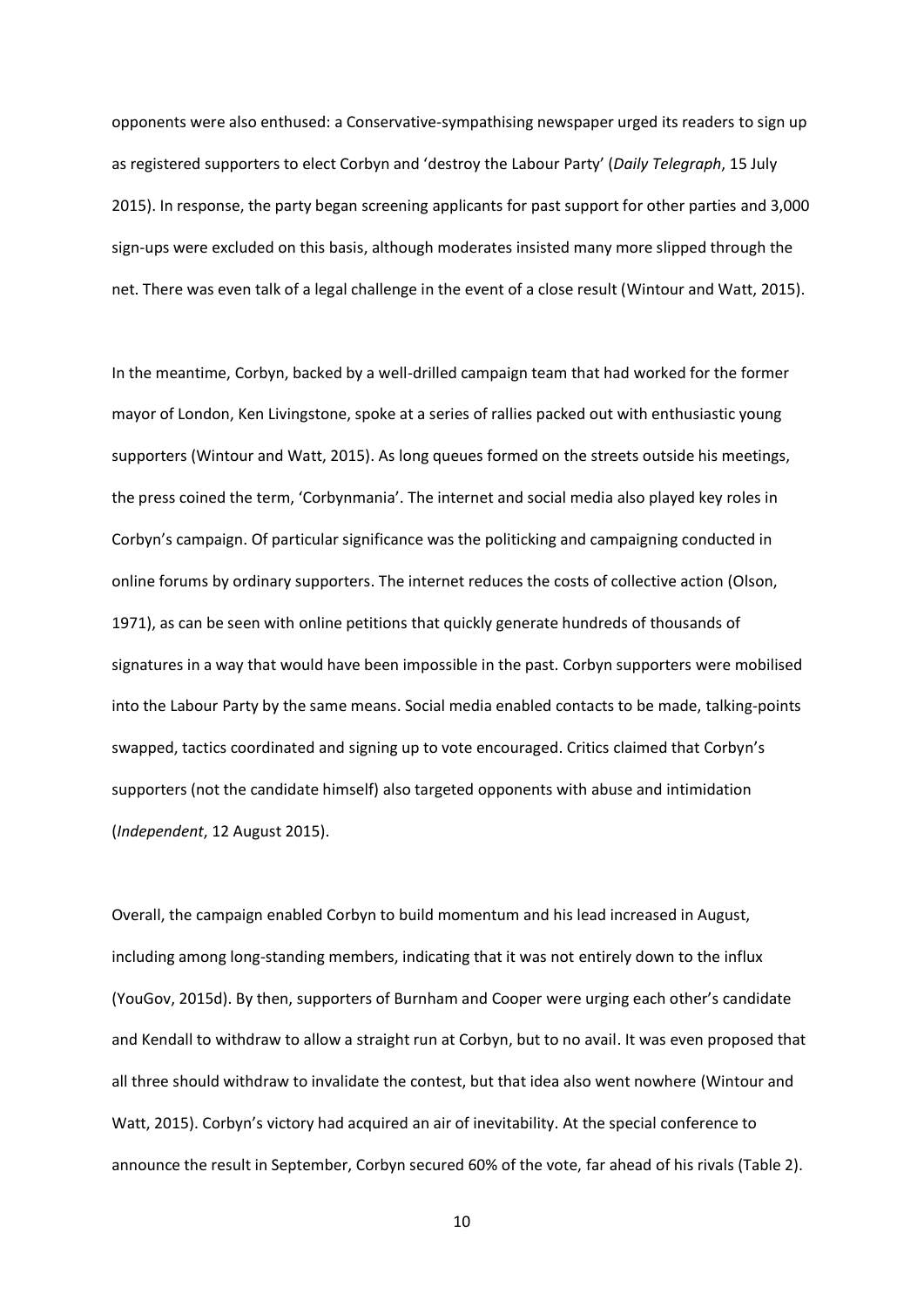He won outright majorities of affiliated and registered supporters and nearly did the same among full members. A former Brownite minister, Tom Watson, was elected deputy leader, but that was small consolation for despondent Labour MPs (Wintour and Watt, 2015).

[TABLE 2 HERE]

#### **Stark's Model and the Labour Leadership Contest**

The Labour leadership election of 2015 is the clearest example of Stark's model failing to explain the result of a major-party contest. Corbyn emerged victorious despite not being the strongest candidate on any of the three criteria of acceptability, electability or competence. Starting with competence, while Corbyn had the most parliamentary experience of the four candidates, he had the least front-bench experience. He had spent all of his 32 years in parliament as a backbencher in opposition to a succession of Labour leaders. He was Labour's most rebellious MP during its time in government from 1997-2010, voting against his own party 428 times (BBC, 2015c). In contrast, the other candidates had front-bench experience, with Cooper serving 11 years in government (two in the cabinet) and Burnham five years in government (three in the cabinet). Cooper also held two of the most senior jobs in opposition – shadow home secretary and shadow foreign secretary. Kendall had served only in a junior role in opposition (Table 3).

#### [TABLE 3 HERE]

Given Corbyn's history as a serial rebel, he also struggled to present himself as a unifier. His radicalleft views were at odds with those of most Labour MPs, although as is shown later, they were closer to those of many Labour selectors, particularly on the issue of austerity. Kendall's Blairite politics were also out of tune with much of the party in 2015. Ever since Ed Miliband announced in 2010 that 'the era of New Labour has passed', the party had sought to move beyond the image it encapsulated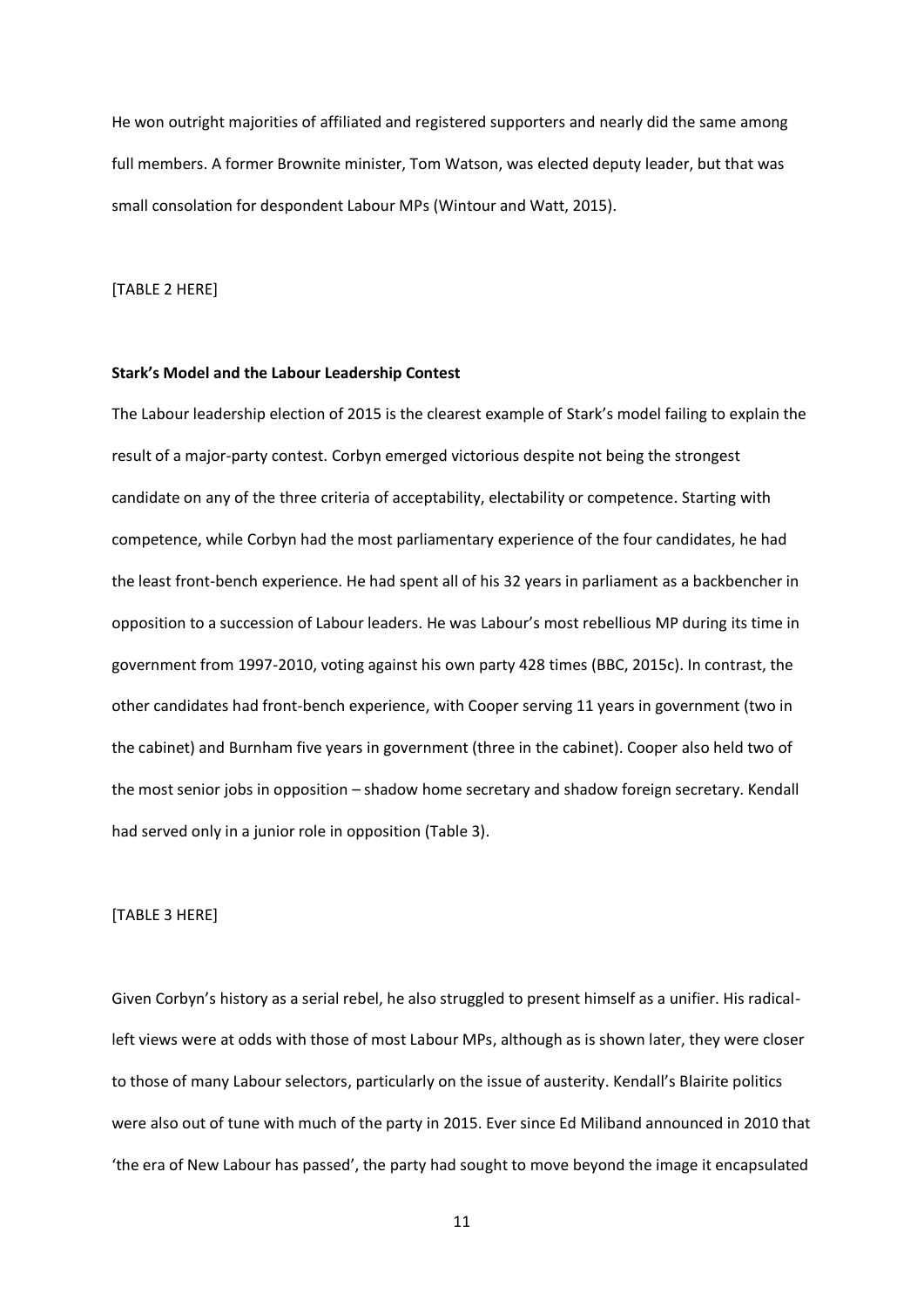(Bale 2015). Kendall's 4.3% in the final vote was indicative of the diminished lustre of the Blairite brand. In contrast, both Burnham and Cooper appeared broadly acceptable to the party, as evident from their numbers of parliamentary nominations and the fact that they began the contest as the two favourites. Each was from Labour's soft-left mainstream, and both accepted the need to oppose austerity.

On electability, the widespread presumption was that Corbyn's radical-left ideology would be anathema to voters. Kendall based her campaign on electability, although questions were raised about her overall credibility after some weak performances during the hustings. She was rebuked by other candidates, including Cooper (who did not name Kendall personally), for 'swallowing the Tory manifesto' (*Guardian*, 31 May 2015). Burnham and Cooper were better known, more credible and assumed able to appeal beyond core Labour voters, although neither had the air of a clear votewinner in the manner of Blair in the 1990s or even David Miliband in 2010 (YouGov, 2010a, 2010b).

Polling during the contest confirmed these assessments.<sup>1</sup> A sample of selectors was asked to state two or three reasons for voting for their preferred candidate (Table 4). Support for Burnham and Cooper could be understood through the traditional selection criteria. Both scored strongly on opposing the Conservatives – partly a competence indicator – and on winning the 2020 election (electability). Burnham was strong on uniting the party (acceptability), and many of Cooper's supporters also identified this motive. Kendall's supporters associated her Blairite politics with electability – winning in 2020 was by far the main reason for supporting her. The interest in her policies and the break she offered with Miliband reflected that. Like Burnham and Cooper, she was rated strongly on opposing the Conservatives.

Corbyn's supporters had different selection motives altogether. Barely any mentioned electability or unity, and although many thought Corbyn would best oppose the Conservatives, that seemed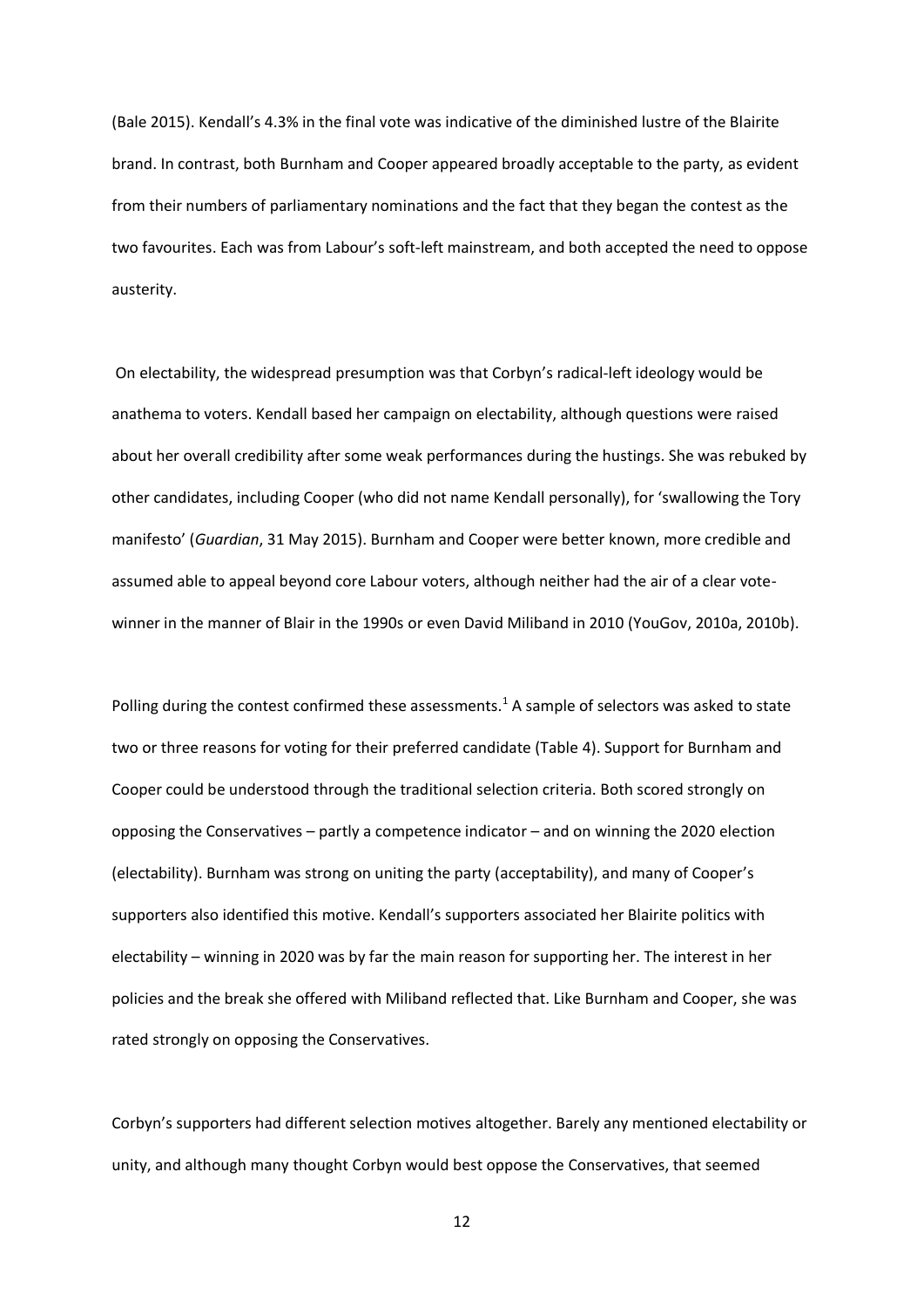primarily to reflect his ideological stance and policy outlook. Indeed, policies were the principal reason for supporting him and two-thirds of his supporters cited the break he represented with New Labour. They were not looking for lowest-common-denominator unity or for electoral success for its own sake. Instead, they wanted a reorientation in Labour's strategy.

[TABLE 4 HERE]

#### **The Effect of OMOV+**

Stark's model assumes that, with few exceptions, selection rules do not strongly determine the outcomes of leadership contests and that the winners would normally have won under other systems (Stark, 1996). However, the failure of the conventional approach to explain Labour's 2015 contest raises the possibility that institutions might have been decisive. That question is particularly relevant given Labour's new selection system.

To establish the effects of OMOV+ in 2015, it is necessary to determine whether the outcome would have been different under other systems. It seems uncontroversial to say that Corbyn could not have won had Labour MPs chosen the leader, as they did until 1980. He struggled to surmount the 15% nomination threshold and up to 14 of his 36 nominations may have been 'loaned' to him. It is inconceivable that he would have been deemed a credible candidate in a parliamentary ballot, let alone won. On the basis of MPs' nominations, Burnham or Cooper would have won.

Corbyn's performance under electoral-college rules is trickier to establish although the likelihood is that he would have lost. Votes would have been divided evenly into three sections – MPs/MEPs, party members and trade unionists. Assuming party members would have voted identically to the full members of 2015 and trade unionists would have divided for the candidates as the affiliated supporters did, Corbyn would have won the first-preference votes of 49.6% of members and 57.6%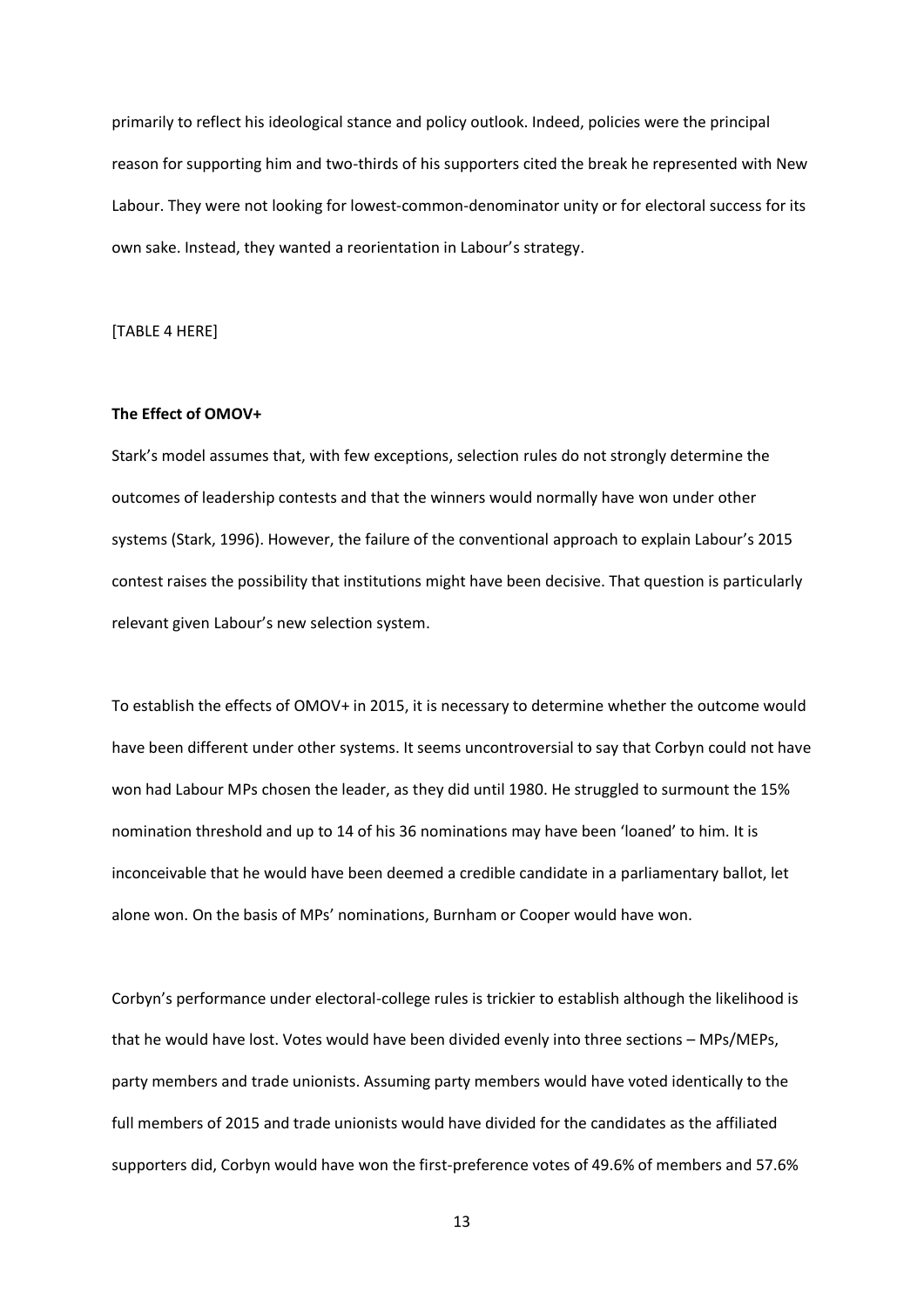of trade unionists. That would have left him needing an unlikely 42.9% of MPs/MEPs to win on the first ballot. But what about later ballots? Using YouGov's poll of August 2015 (which slightly underestimated Corbyn's support) and taking its weighting of the transfer of votes from eliminated candidates to others in later rounds, it is possible to estimate final-round votes.<sup>2</sup> If Burnham had faced off against Corbyn, the latter would have won an estimated 56.3% of members to Burnham's 43.7%, and 61.9% of trade unionists to Burnham's 38.1%. A Corbyn-Cooper run-off would have seen Corbyn win an estimated 56.9% of members to Cooper's 43.1%, and 69.3% of trade unionists to Cooper's 30.7%. Therefore, Corbyn would have needed to win 31.9% of MPs/MEPs in a run-off against Burnham or 23.9% against Cooper to secure victory. Again, given his struggle to pass the 15% nomination threshold, it seems likely that Corbyn would have been defeated in the electoral college, despite winning in two sections – the fate of David Miliband in 2010. The knowledge that MPs would vote solidly against Corbyn might even have stopped his momentum building in the first place.

It appears that institutions were important in 2015. OMOV+ enfranchised a selectorate that had decisively rejected the centrism offered by the moderate candidates. Yet few predicted that the membership would mobilise to the radical left. The system did not cause that surge but particular features of it – or the way in which they were operated – enabled it.

First, the nomination rules ought to have forestalled Corbyn's campaign. With the abolition of the electoral college and MPs' loss of their voting section, the gate-keeping power of nomination was the only real power MPs had. Once they discarded it, they had no other means to control events. Second, the provision of cheap membership/registration ensured minimal financial barriers faced potential selectors. Third, there was no qualification period before new members/supporters could vote in the leadership election. The contest started in May and immediately Labour experienced a membership surge. As news of the registered-supporter and affiliated-supporter provisions spread, these too increased. There is no doubt that those who signed up after May 2015 were more pro-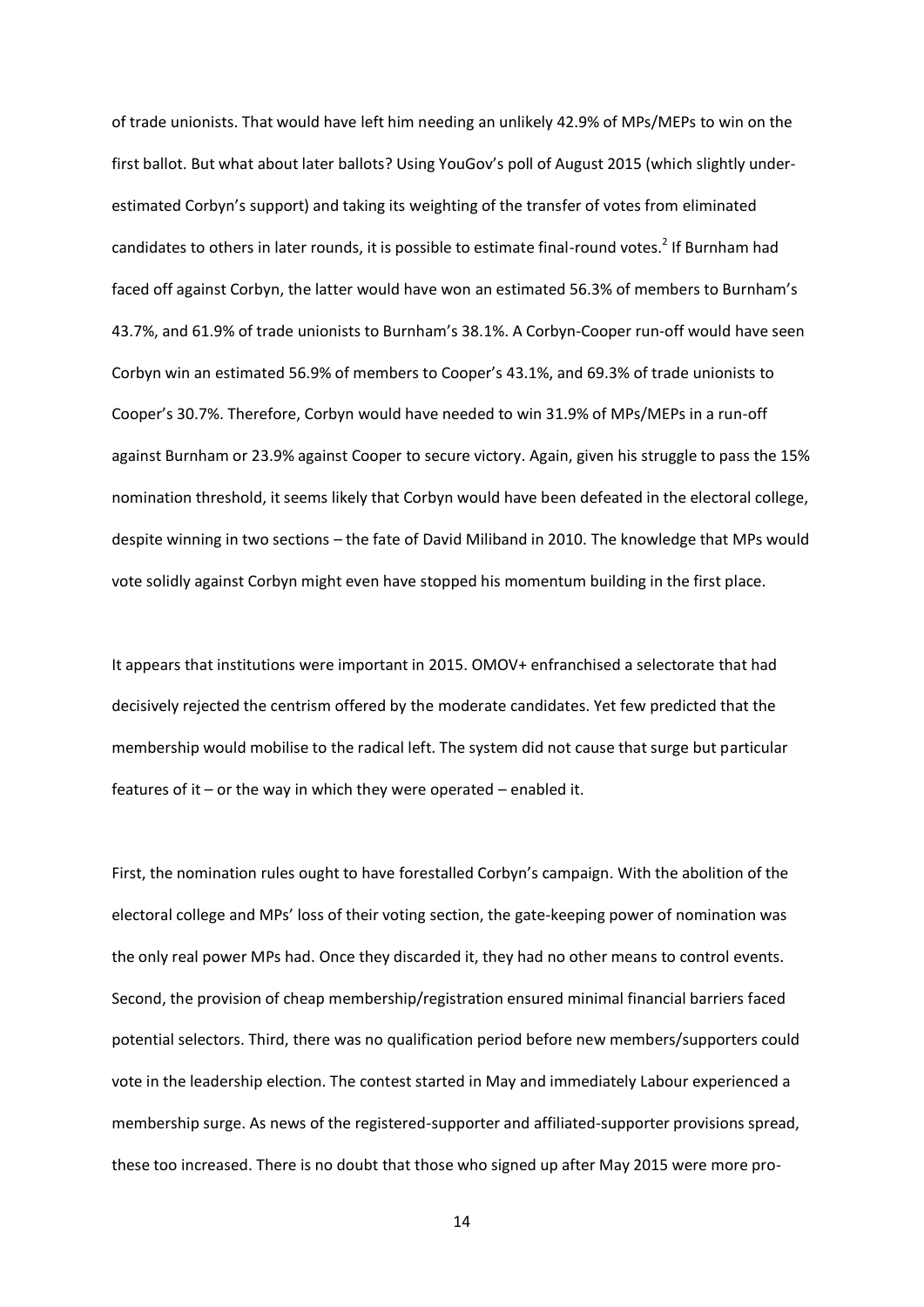Corbyn than those who were already members (Table 5). $3$  YouGov's final poll of the campaign in September showed that one-in-ten selectors had voted for the radical-left Green Party in the 2015 general election, with the proportion rising to a quarter of registered supporters (YouGov, 2015e). Fully 92% of these ex-Greens voted for Corbyn (Kellner, 2015b). Nevertheless, the poll indicated that even 44% of pre-2010 members voted for Corbyn, considerably greater than Abbott's support in 2010. The first YouGov poll in July showed that, even among those selectors who had voted for *David* Miliband in 2010, 20-30% now supported Corbyn (YouGov, 2015b). On the other hand, these pre-2010 selectors constituted only a quarter of the selectorate in 2015 (Kellner, 2015b). Thus, while Corbyn's victory was not only down to the influx of new selectors, they did propel his momentum. The increased weight and visibility of Corbyn's support may even have encouraged longer-standing members who were sympathetic to Corbyn but initially doubtful of his viability to vote for him. YouGov (2015b, 2015e) suggested that first-preference support for Corbyn among pre-2010 members increased from 37% to 44% between July and September.

#### [TABLE 5 HERE]

The effect of the selection rules on Corbyn's victory was therefore mixed. On the one hand, it is clear that he could not have won a parliamentary ballot and the likelihood is that he would have lost in the electoral college, largely because he would have fared poorly in the MPs/MEPs section. The removal of weighted votes for MPs undoubtedly helped Corbyn by preventing any parliamentary brake on his progress. Yet MPs had it within their power to keep him off the ballot in the first place; indeed, this power had been strengthened under OMOV+. Some MPs chose not to avail themselves of that power, following the precedent of 2010 when moderate MPs nominated Abbott. Her poor showing may even have lulled some MPs into a sense of complacency and led them to miscalculate Corbyn's chances in 2015. The difference was that their own section in the electoral college gave MPs a second bite of the cherry in leadership contests. That no longer existed in 2015.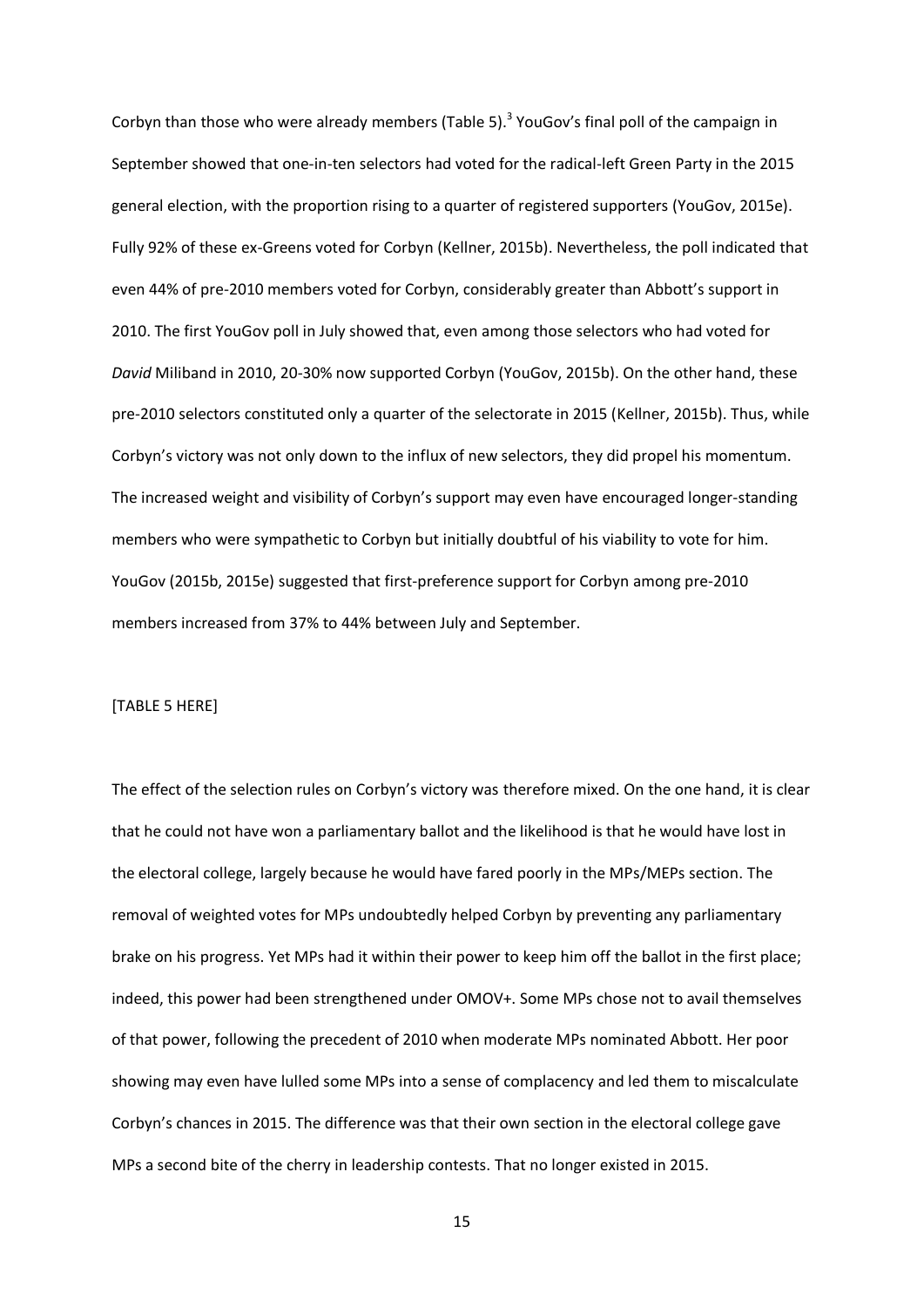#### **Curvilinear Disparity and the Selectorate's Ideological Profile**

Although Corbyn's victory was surprising, from at least one perspective, it was not completely unexpected. 'May's law of curvilinear disparity' asserts that activists are more 'extreme' than MPs, who are ideologically closer to voters (May, 1973; cf. Norris, 1995). Therefore, if activists choose leaders, the latter might be more radical than if MPs chose them. Corbyn's election in 2015 would, on the face of it, appear to be a straightforward confirmation of this thesis.

Reinforcing this view would be the frequent observation that Labour's selectorate had shifted sharply to the left since the last leadership election. The most moderate part of the electoral college, the MPs/MEPs section, had been removed under OMOV+ and so some shift to the left was likely. Additionally, the rapid influx of new members/supporters could have shifted Labour to the left.

Polling data on the ideological positions of selectors in 2010 and 2015 indicates *partial* support for this argument. Figure 1 shows the left-right distribution of Labour selectors (party members and trade unionists, but not MPs/MEPs) according to a self-placement poll during the 2010 Labour leadership election. On a -100 (left) to +100 (right) scale, the mean selector self-placed at -48 (the average of the mean party member at -51 and the mean trade unionist at -45). Selectors' mean placements of the Miliband brothers were -27 (Ed) and +1 (David), while Abbott was at -63 (YouGov, 2010a, 2010b).

[FIGURE 1 HERE]

Figure 2 shows a similar scale for the 2015 selectorate. It includes full members (who constituted 58% of the voting selectorate), affiliated supporters (17%) and registered supporters (25%). The mean selector self-placed at -57, somewhat more left-wing than in 2010. The proportion of selectors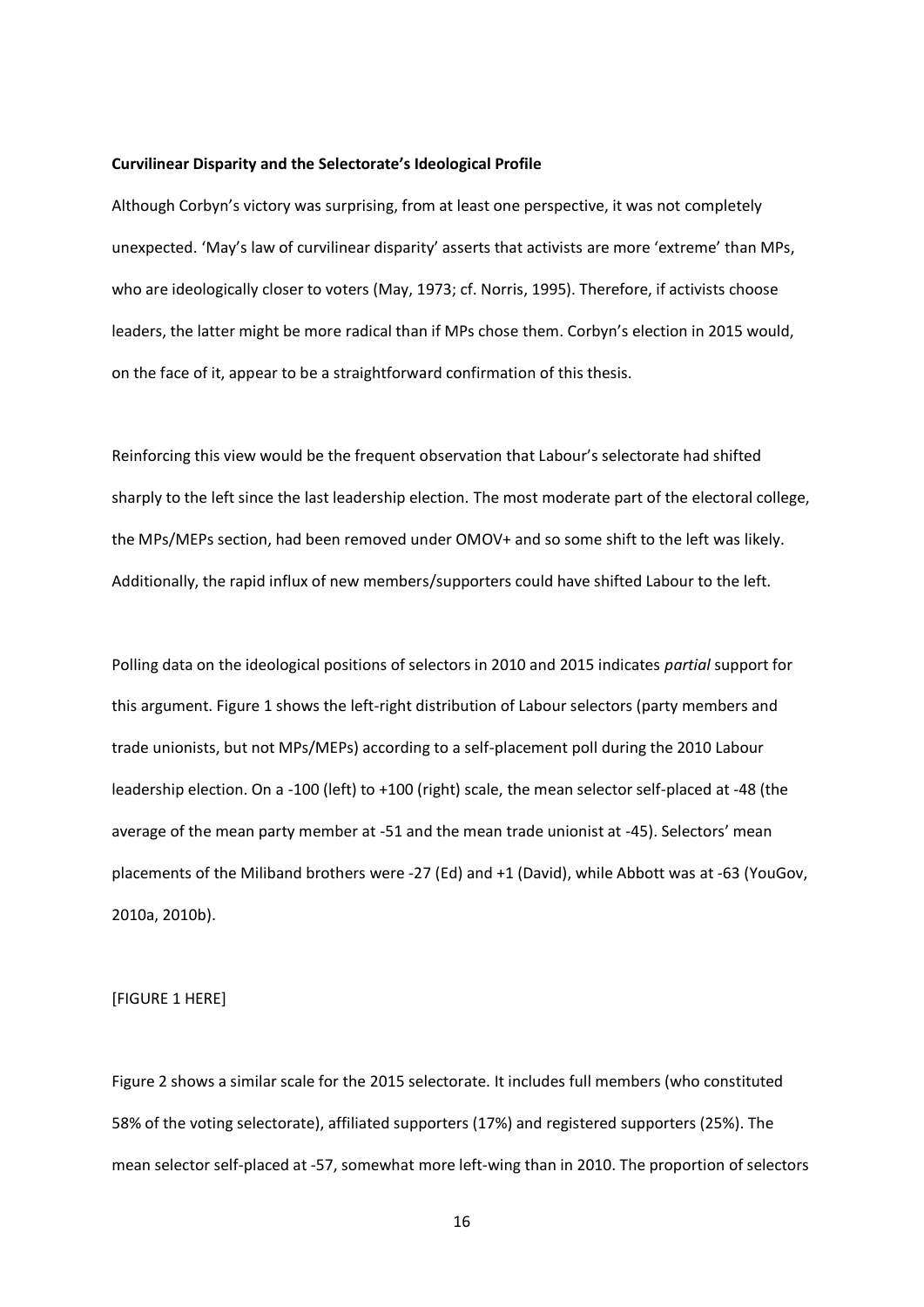in the very- and fairly left-wing categories increased from 53% to 64%. Corbyn's mean supporter was at -67 while selectors placed the candidate himself at -77.

#### [FIGURE 2 HERE]

There was, therefore, a moderate shift to the left within Labour's selectorate – a 9-point shift in the mean on a 200-point scale. However, there are problems with putting Corbyn's victory down to the inevitable consequences of May's law. In the 2010 contest, David Miliband won a 9-point majority among party members in the final count, despite these selectors being left-wing. Indeed, the mean selector was ideologically closest to Abbott, who came last in that election (YouGov, 2010a, 2010b; see also Pemberton and Wickham-Jones, 2013). The change in the selectorate's ideological composition cannot explain why the radical-left candidate won 7% in 2010 but 60% in 2015. Something else was happening to explain why left-wing selectors opted for moderate candidates (both Milibands) in 2010 but a radical one in 2015.

#### **The Diminished Appeal of Electability**

Although Stark's model failed to explain Corbyn's victory, the rival explanations of institutional determination and a shift to the left within the selectorate offered only partial answers. However, something had clearly changed among selectors in 2015. Left-wing preferences that were subordinated to electability in 2010 no longer were so in 2015. The principal change in selectors' preferences, therefore, related more to *strategy* rather than ideology.

The most notable feature of the leadership contest was the diminished importance of electability, the criterion that is dominant in a majority of leadership contests (Murr, 2015). It was a remarkable turnaround. In 2010, David Miliband was the preferred choice of party members, largely on the basis of his perceived electability. He was supported by many members who leaned to the left – indeed,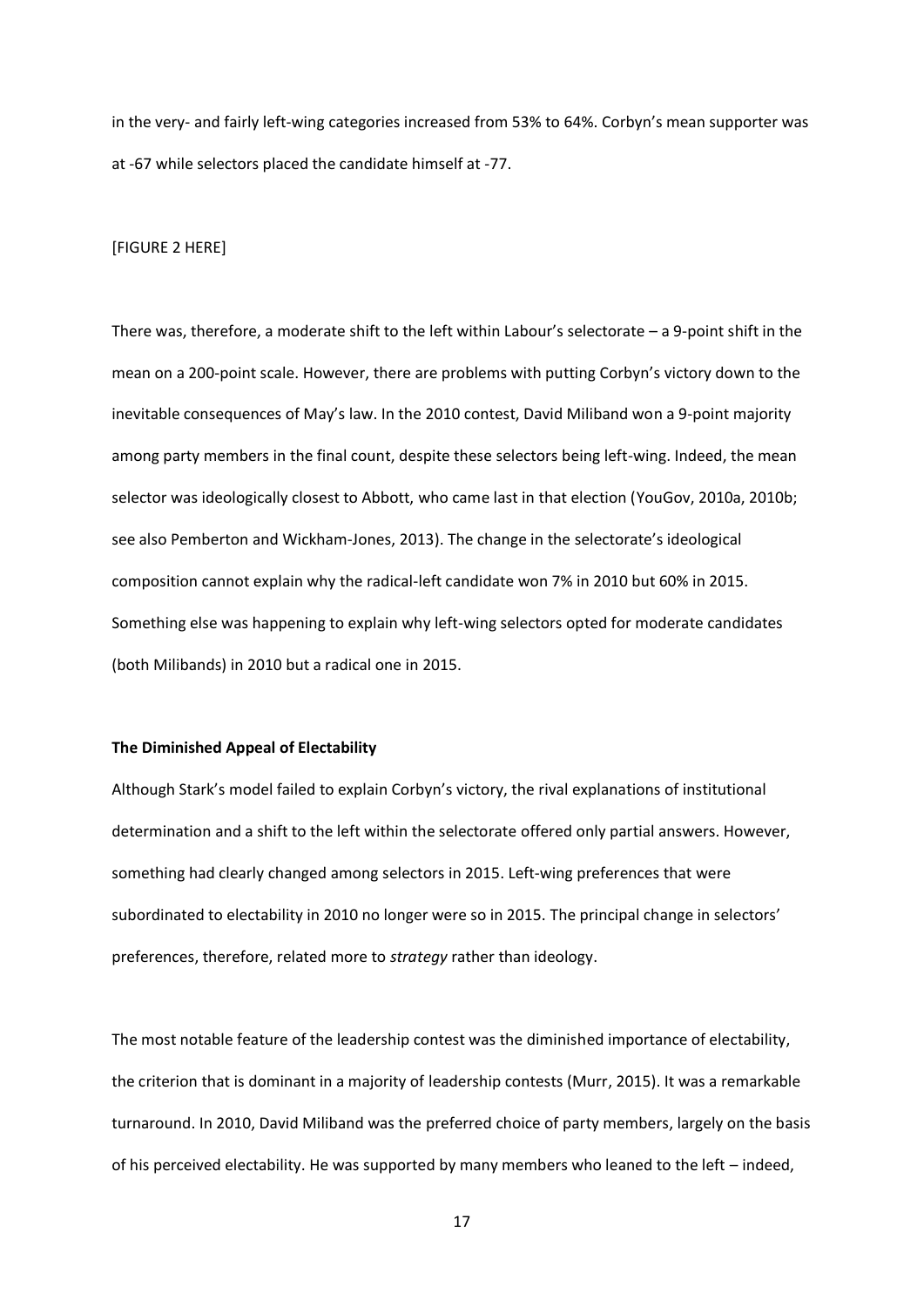who saw themselves as more left-wing than the candidate – but who put electability above ideology (YouGov, 2010a, 2010b). In contrast, Corbyn's candidacy in 2015 was not viewed primarily in terms of electability, even by those who supported him (Table 4). What explained the changed?

It is important to understand the context in which the leadership contest occurred. A general election that most observers had expected to result in a hung parliament was won outright by the Conservatives (Cowley and Kavanagh, 2016). Instead of the possibility of a minority Labour government, which many had thought likely, there was a majority Conservative government for the first time since the 1990s. Although Labour's vote share increased marginally, the party suffered a net loss of 26 seats, mainly because of a near wipe-out in Scotland, where it lost 40 of its 41 seats to the Scottish National Party (SNP). In total, Labour won 98 fewer seats than the Conservatives. It marked the continuation of a trend since 2001 in which Labour's seat share fell inexorably while the Conservatives' increased (Figure 3). The SNP's ascendancy now threatened Labour's ability to form majority governments, while English voters had demonstrated a clear fear of a minority Labour administration propped up by the SNP (Cowley and Kavanagh, 2016: 376-378). Meanwhile, the Conservatives had re-established their hegemony in England by seizing former Liberal Democrat seats. Labour's road to victory in 2020 already looked arduous.

# [FIGURE 3 HERE]

Electorally unsuccessful parties often seek change in the direction of more effective vote-seeking (Harmel and Janda, 1994). That tends to be understood conventionally as a shift towards the ideological centre-ground (Downs, 1957). Such arguments were made within the Labour Party in the days following its election defeat, including by Blair and Peter Mandelson, but also newer figures like Umunna (Wintour and Watt, 2015). It became the key demand of Kendall's leadership campaign.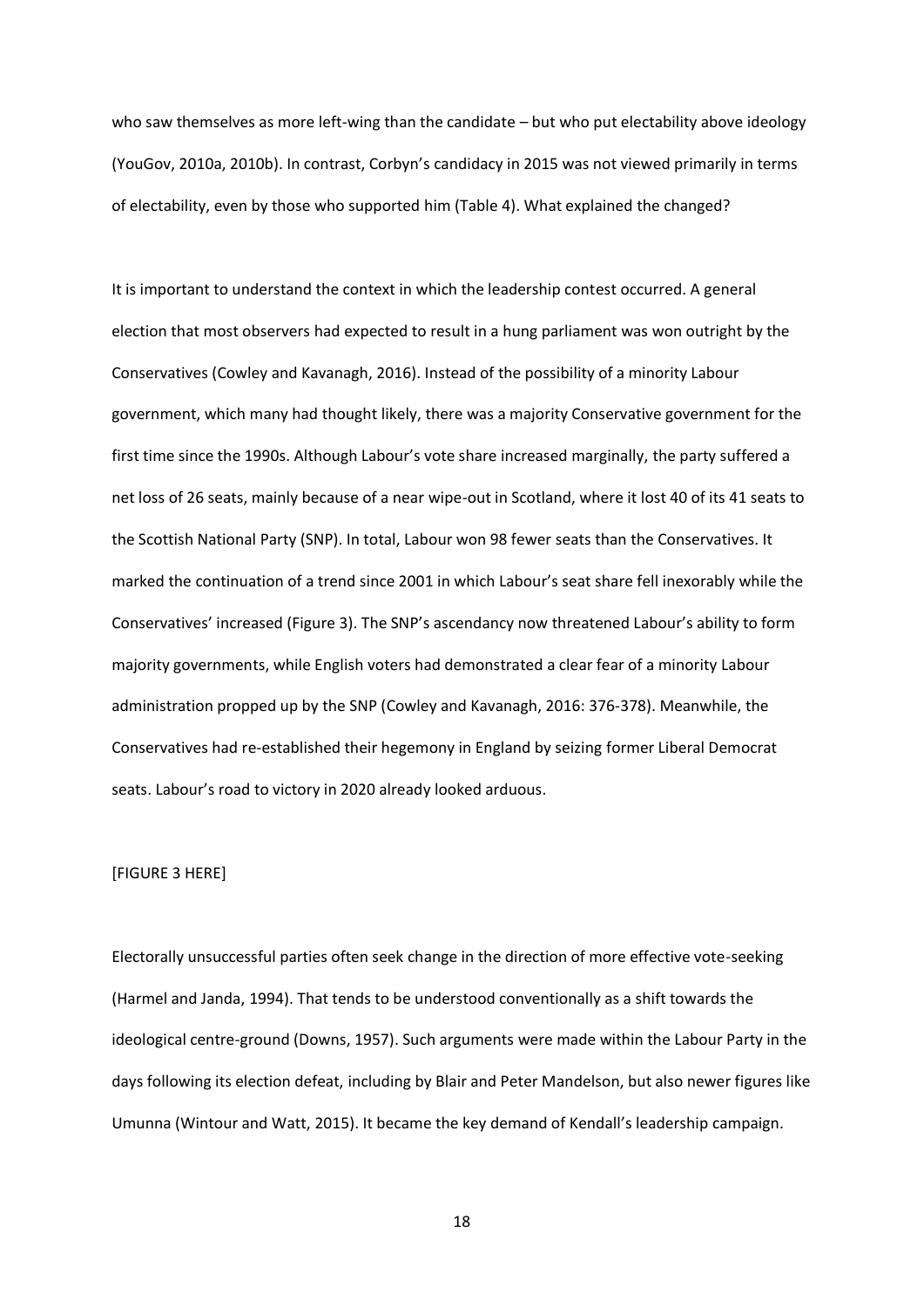The problem for the Blairites was that Labour's declining electoral performance had coincided with centrist platforms. The Manifesto Project uses content analysis to code election manifestos on a right-left scale, where +100 is completely right-wing and -100 completely left-wing (Lehmann et al., 2015). During 1945-92, Labour's manifestos ranged from -48.5 to -10.3 (mean = -28.2). In contrast, from 1997-2010, the range was -3.1 to +8.1 (mean = +2.3). During that time, Labour's vote share fell steadily from 43% to 29%. That is not necessarily to say that centrism *caused* Labour's decline – there were many factors, including competence and leader evaluations (Whiteley et al., 2013). However, it was easier for the left to make the case that Labour had lost touch with its own supporters and that a return to traditional policies could work.

For the left, Labour had become too closely associated with big business, been too prepared to support cuts to welfare and public services, and not willing to argue for economic growth over austerity. Cuts would merely take money out of the economy and deepen the recession. To the extent that the deficit needed to be reduced, it could be achieved through other means, such as collecting more taxes from the wealthy and abandoning a replacement for Trident. Labour's fate in Scotland boosted the credibility of this narrative. The left argued that the party's Scottish wipe-out was a consequence of the SNP's strong opposition to austerity. Its view of Miliband's leadership was that he had been led astray by Blairites, unwisely accepting the need for spending cuts and not distinguishing Labour from the Conservatives (Milne, 2015).

Polling of Labour's selectorate suggested that it largely accepted this analysis (Table 6). Fully 60% of selectors believed that Labour lost because it failed to defend the actions of the previous Labour government, most notably in dealing with the financial crisis and increasing public spending. Furthermore, 57% believed that a major reason for the defeat was that Labour had not offered an alternative to the coalition government's austerity policies. Agreement was even greater among Corbyn's supporters. Blairite explanations of defeat saw weaker agreement. Only 31% thought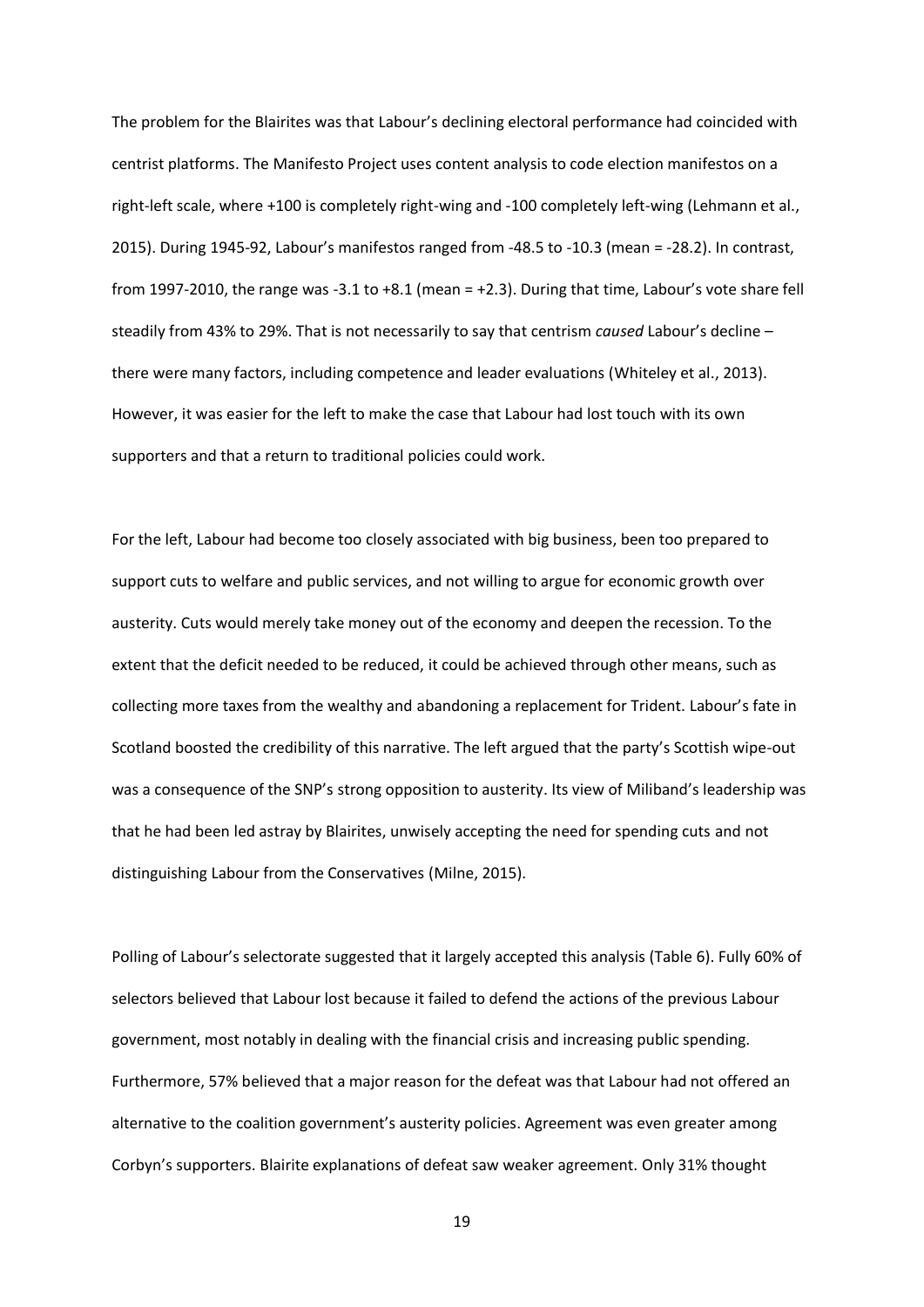Labour lost because of Miliband (19% of Corbyn's supporters), while just 9% and 8% respectively agreed that being insufficiently tough on immigration and welfare, and lacking plausibility on the deficit were important.

#### [TABLE 6 HERE]

Given these beliefs about the reasons for Labour's defeat, the selectorate was receptive to an antiausterity message and a break with New Labour centrism. Polls of the selectorate indicated that the overwhelming desire inside the party was to oppose the Conservatives on austerity. It could be seen by the anti-austerity positions adopted not only by Corbyn, but also by Cooper and especially Burnham, although the latter two undermined their credentials by abstaining with the rest of the shadow cabinet on the government's welfare cuts in July 2015 (*Guardian*, 21 July 2015). The narrative of austerity had dominated the coalition's time in office and Labour under Miliband had opposed many of its deficit-reduction measures, not least its welfare cuts (Bale, 2015). Polls of Labour's selectorate in 2015 showed that it rejected deficit-reduction in favour of growth, opposed proposals to limit certain benefits to households with children, and opposed the £26,000pa welfare cap (Kellner, 2015c).

It would not be wholly accurate to characterise this anti-austerity sentiment within the party as reflective of a deeper society-wide development. Polls showed that a plurality of voters supported deficit-reduction, and solid majorities supported the welfare cap and other benefit restrictions (Kellner 2015c). The radical left was able to enjoy electoral success in Greece (Syriza) and Spain (Podemos) on the back of popular opposition to austerity. But the unemployment rate in Greece and Spain in 2015 was 25.1% and 22.1% respectively, whereas in the UK it was 5.4% (HM Treasury, 2016: 28-29). YouGov's tracker poll on UK budget cuts from 2010-15 consistently found that about 55% of respondents accepted the necessity of cuts, with about 25-30% not accepting their necessity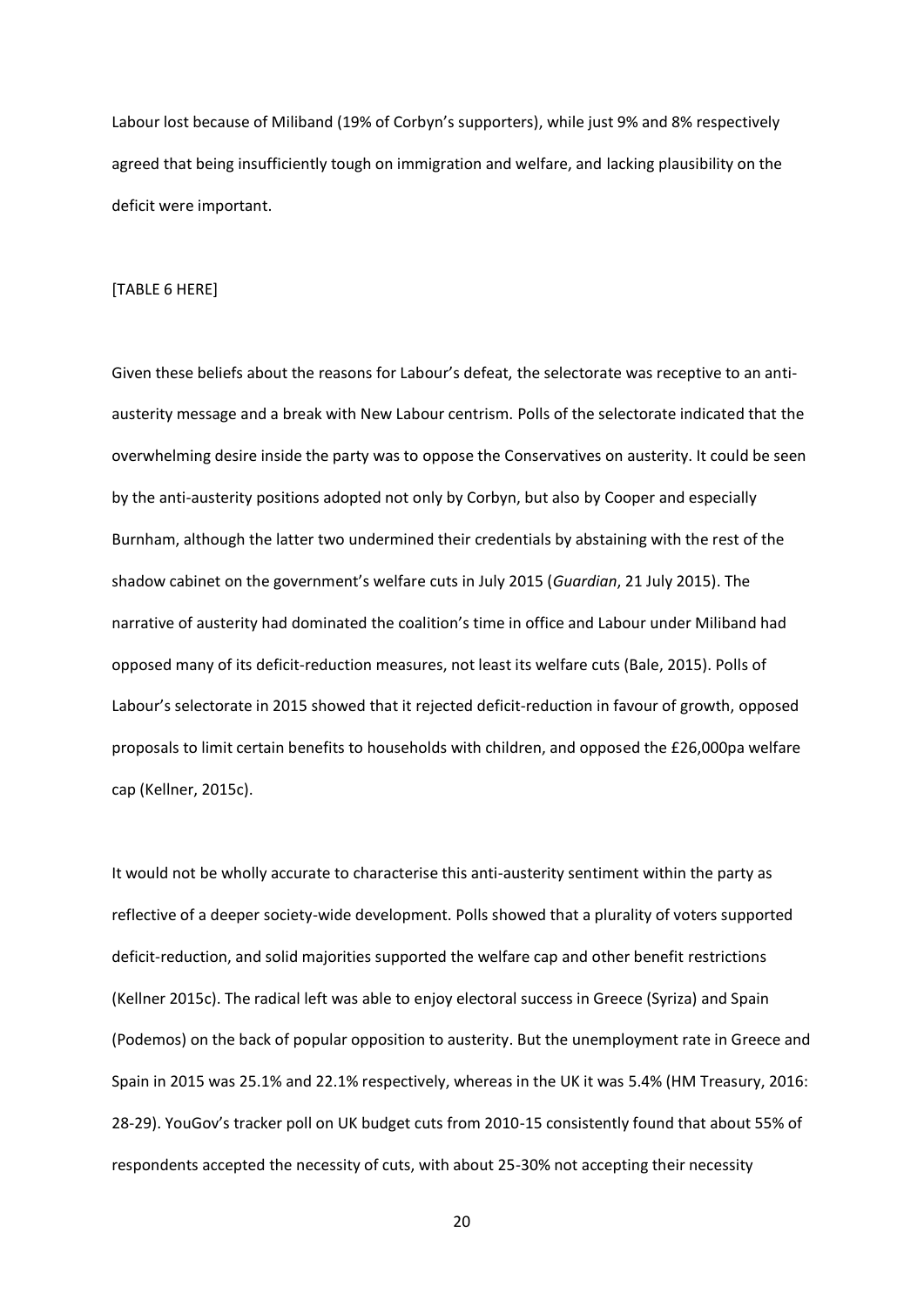(YouGov, 2016). It may be better to see Labour's opposition to austerity as reflecting the views of certain sections of British society, rather than a more general sentiment.

Perhaps as a consequence, the Labour left was ambivalent towards electability. Just 5% of Corbyn's supporters were motivated to vote for him because he had the best chance of winning the election in 2020, much lower than for supporters of other candidates (Table 4). Policy was their real motivation: 70% supported Corbyn because of his policies and 65% because he would break with New Labour. Selectors were reluctant to trade-off policies for electoral success, especially when the latter appeared distant and elusive. A later poll asked selectors whether major parties should compromise on their policies to win elections ('pragmatism') or adopt their preferred policies even if they lose elections ('idealism'). Fully 71% of Corbyn voters were idealists and 15% pragmatists, whereas 56% of selectors who voted for the other three candidates were pragmatists and 32% idealists (Kellner, 2015c).

It is difficult to avoid the conclusion that many Labour selectors, particularly those who voted for Corbyn, suspected that their preferred policies were electorally suboptimal. However, to cite a common refrain among his supporters, they believed there was little point in winning elections if doing so required policies they did not support (*Daily Telegraph*, 31 July 2015). Given that centrism had failed Labour in 2010 and 2015, it was time to try something else. It may be that what the party wanted was the immediate prospect of an effective opposition campaigning against austerity rather than the distant prospect of a centrist government-in-waiting.

#### *A Weak Line-up?*

One further factor undermining the centrality of electability was the uninspiring line-up of candidates. In 2010, David Miliband was widely seen as a strong candidate. He was a former foreign secretary who was well-known among voters (Dorey and Denham, 2011). In contrast, the line-up of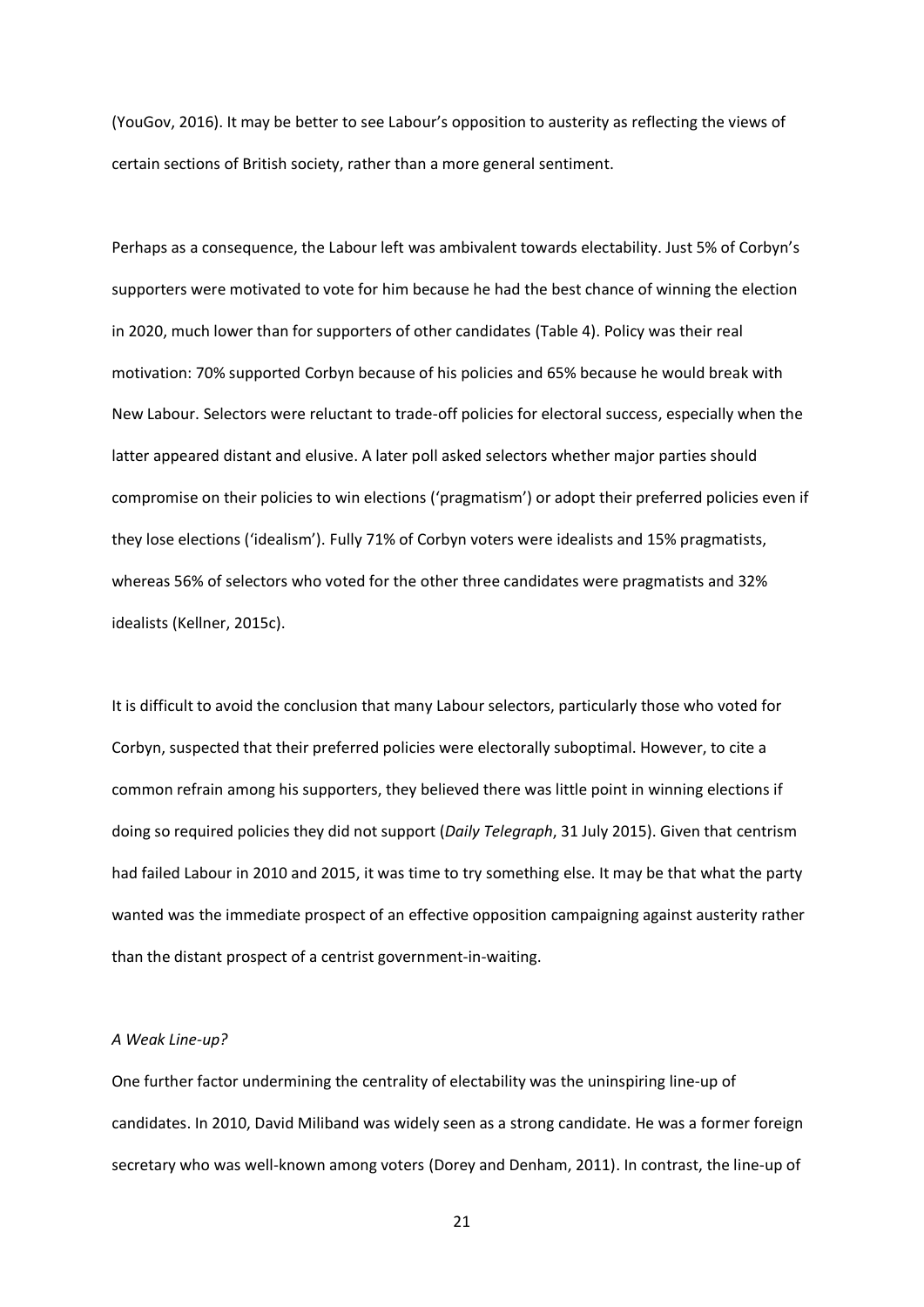moderates in 2015 was weaker. A YouGov survey after Labour's election defeat in May 2015 asked a sample of ordinary voters to say whether various declared and undeclared candidates would or would not make a good Labour leader (Table 7). Seven candidates were listed – but not Corbyn, whose candidacy was not declared or even seen as viable – and in all cases, a majority of respondents either did not know whether they would make good leaders or did not know enough about them to say. Asked which candidate would most likely lead Labour to electoral victory, Umunna was cited by 17% of respondents, Burnham by 14%, Cooper 8%, Hunt 3%, Kendall 2%, Eagle 1% and Creagh 1%, but 55% replied 'don't know'.

#### [TABLE 7 HERE]

Although Burnham would become identified as the early favourite, his profile and appeal were limited to Labour members and trade unionists, not the electorate at large. Amid a weak field in which no-one stood out as an election-winner or prime-minister-in-waiting, the way was open for a more radical candidate whose analysis of what went wrong chimed with selectors' views. Electability was of less significance if the party's medium-term fate already appeared sealed.

#### **Conclusion**

The Labour leadership election of 2015 startled pundits, politicians and political scientists, with the landslide victory of a rank outsider. It was the biggest shock in the history of UK leadership elections, presenting problems for those who seek to explain such contests. Stark's model failed, as a candidate who lagged behind on acceptability, electability and competence nevertheless emerged victorious. However, rival explanations based on institutions or the law of curvilinear disparity go only so far in accounting for Corbyn. Institutions mattered because MPs failed to make full use of their nominating powers, and while Corbyn may not have won in the electoral college, of equal interest was why even pre-2010 selectors were now willing to support the radical left.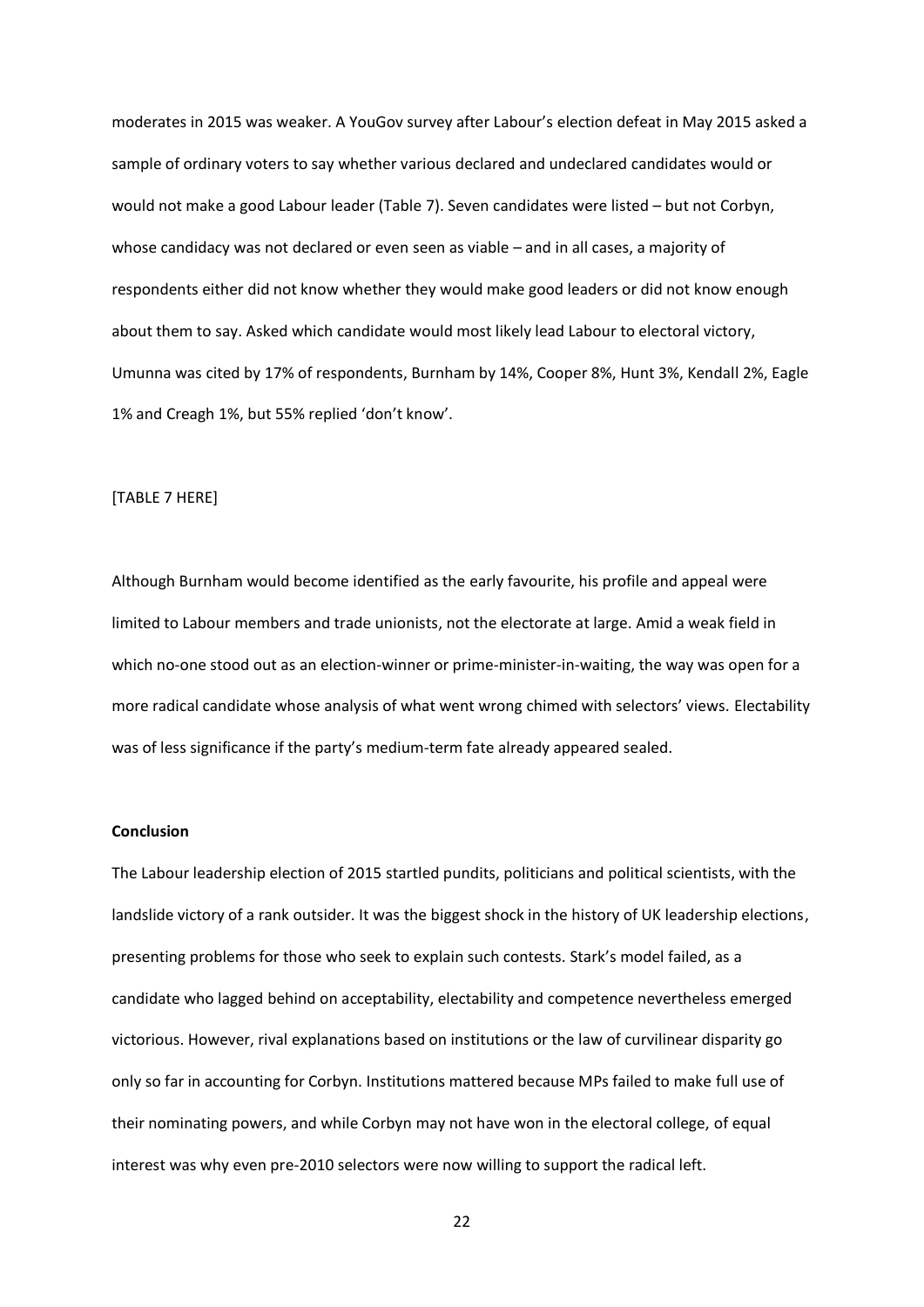This paper showed that the unusual downgrading of electability provides the clue as to why Corbyn won. Amid fierce opposition to austerity within the party at a time when its immediate electoral prospects looked pessimistic, selectors chose a veteran left-winger who would take the fight to the Conservatives. For political scientists using Stark's approach to leadership elections, this contest held a lesson: a party's desire for electability may vary, particularly in contests held in the immediate aftermath of electoral defeat, when the road back to government typically looks hardest. Such occasions also offer parties the chance to debate future policy and strategy while starting with a blank sheet of paper. The call to focus on electability will be but one demand among a cacophony of voices in the post-election period. In the case of Labour in 2015, the party decided that other things, such as policy, were more important. The shift in priorities was epitomised by another veteran leftwing MP, Dennis Skinner, who had supported David Miliband in 2010. His support was not ideological but strategic, based on Miliband's electability and competence (Dorey and Denham, 2011: 305). Like many on the left, Skinner reversed his position and voted for Corbyn in 2015.

A further lesson on Stark's framework relates to the criterion of acceptability. The Labour leadership contest of 2015 saw party members choose a candidate completely unacceptable to MPs, reflecting the sharp divergence of ideological preferences of the two groups. One of the consequences of the three-way split in the electoral college had been that it made it difficult for either MPs or party members (or trade unionists) to impose a candidate unacceptable to the bulk of members of any other section. The removal of the MPs' section under OMOV+ made that easier. Selection systems can play an important role in dictating the result when they enfranchise groups of intra-party actors with different views of which candidates are ideologically acceptable (Quinn, 2012: 164). Nevertheless, to repeat: the 15% nomination rule ought to have helped prevent the emergence of a candidate unacceptable to Labour MPs.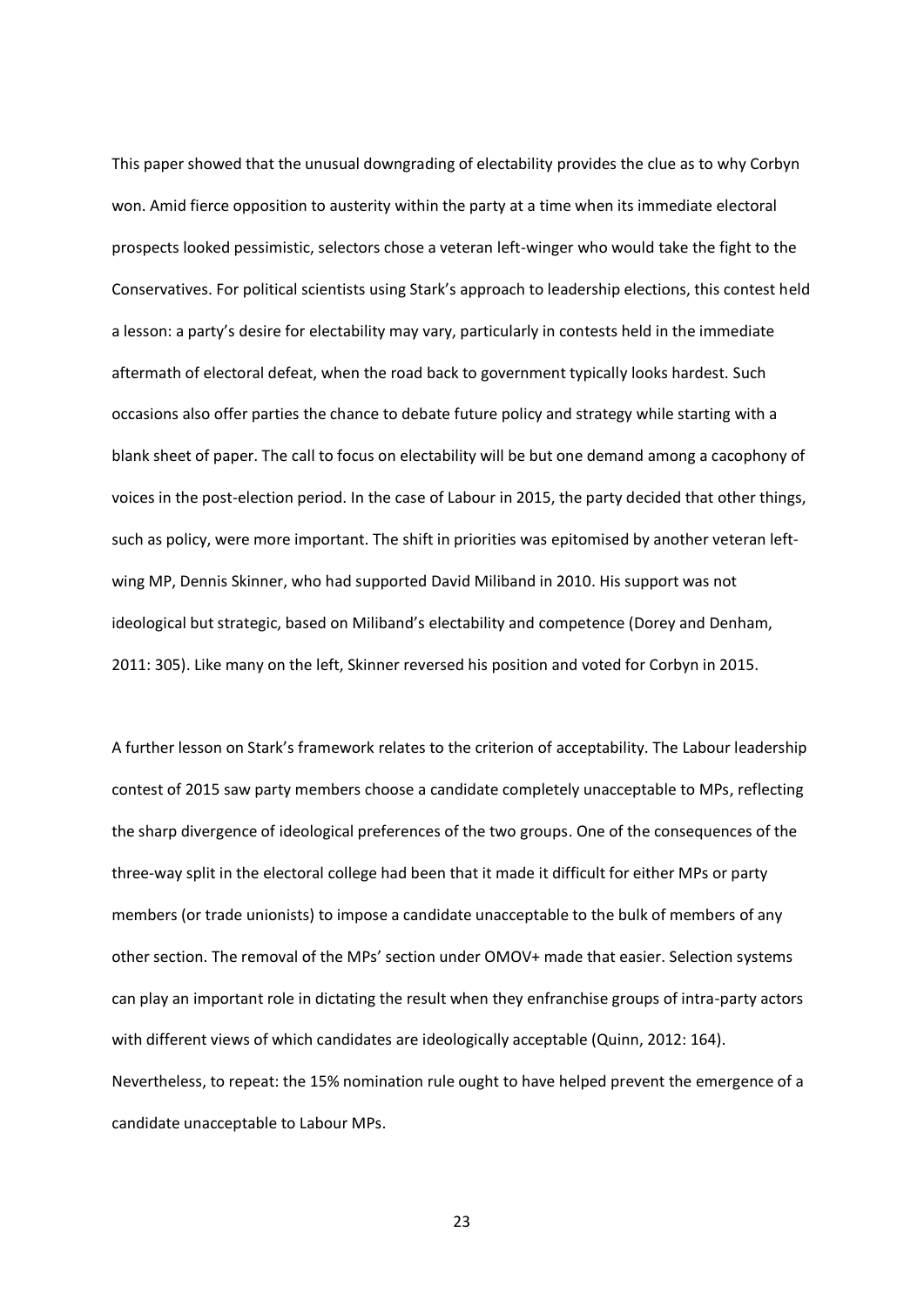The victory of Corbyn joins that of Thatcher in 1975 as an instance of a non-unifying candidate winning the leadership of a divided party. In both cases, a majority of selectors opted for the candidate offering a radical break with the past in the aftermath of an election defeat (Cowley and Bailey, 2000). Stark's emphasis on unity and electability underplays the extent to which parties are occasionally prepared to try something radically different after a period of division and failure.

There is also something to be said about the importance of selection rules. Labour's OMOV+ system represents an important departure in UK leadership selection. By opening the process to nonmembers in the form of affiliated and registered supporters, the system effectively creates partial primaries. Since the 1960s, there has been a trend towards more open selection processes, including OMOV and a few instances of open primaries (Bale and Webb, 2014; Pilet and Cross, 2014). That trend extends beyond the selection of party leaders to the selection of parliamentary and subnational candidates (Alexandre-Collier, 2016; Hazan and Rahat, 2010). Such developments may be justified on the basis of widening participation, but they also erode the distinction between members and non-members. Moreover, while opening selection to non-members may increase participation, there is no guarantee that it will widen it. The lesson of Labour's experimentation with registered supporters is that they were ideologically skewed to the radical left. These were the individuals who were most enthused to become involved in the party after its election defeat, spotting an opportunity to reorient its ideological stance by flocking to Corbyn's cause. Centreground voters were seemingly less interested, many having just rejected the party in the election. The risk is perhaps less one of 'entryism' than of what has been pejoratively described as 'flash-mob' democracy (Rawnsley, 2015), as large unrepresentative groups of individuals suddenly sign-up and transform the composition of the selectorate. The possibility of that happening has increased in the era of social media, which has drastically reduced collective action costs. Like-minded people who are politically motivated can be electronically mobilised quickly and easily. Qualification periods for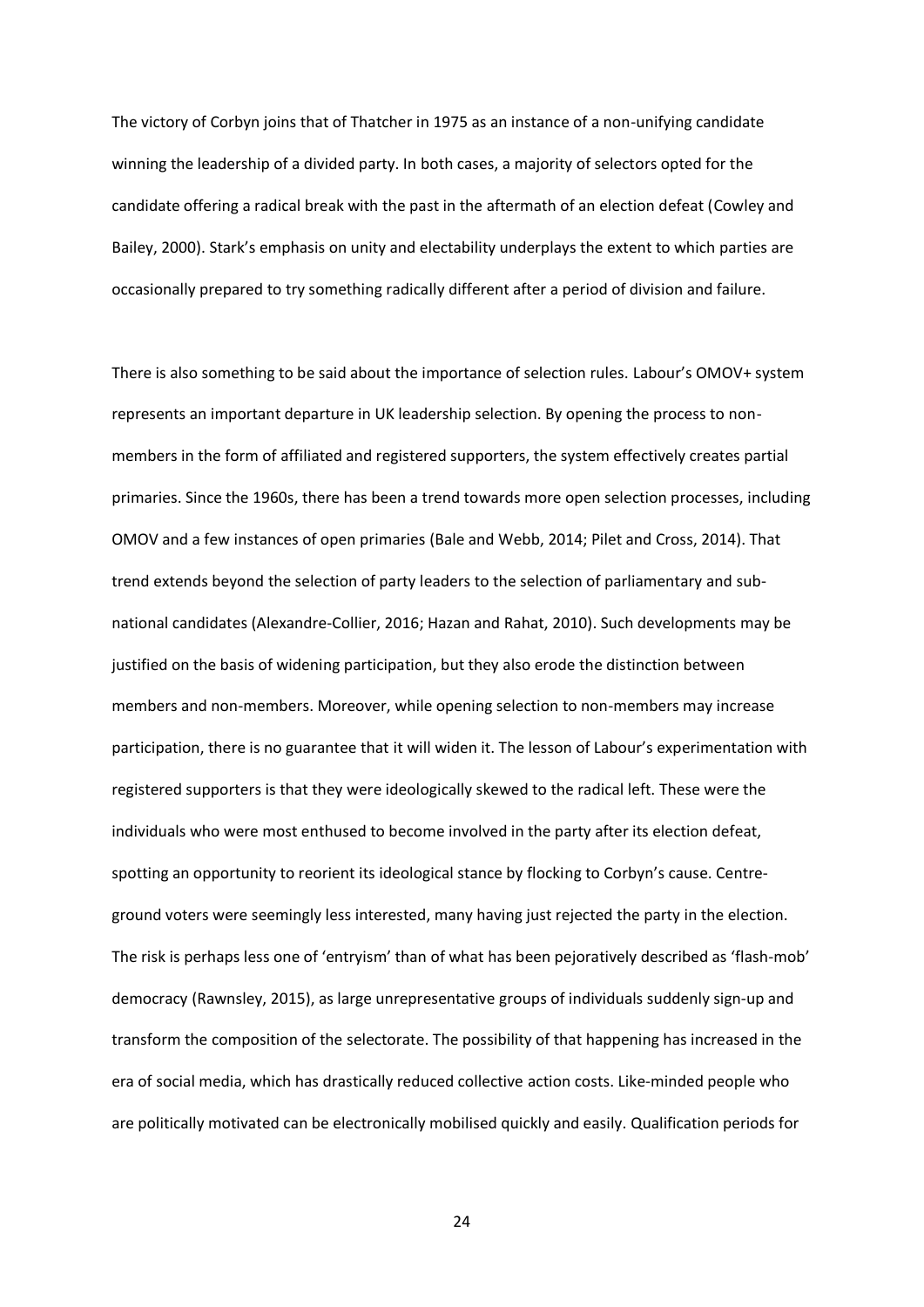voting rights in leadership elections could forestall destabilising influxes but they would also negate the purpose of primaries.

Stark's framework could not explain Corbyn's victory but his three selection criteria nevertheless directed attention to the reasons why Corbyn ultimately won. The diminished salience of electability and divisions between MPs and members/supporters over what counted as ideologically 'acceptable' were crucial factors. The new selection rules also played their role. If the experiment with primaries continues, then it is possible that sudden surges of new selectors similar to Labour's could occur, perhaps returning parties to an earlier model (May, 1973) that pitted parliamentarians against the grassroots.

#### **Notes**

I thank the editors and two anonymous referees for their helpful comments on an earlier draft of this paper. He is also grateful to YouGov for kindly granting permission to make use of their data.

1. This paper makes extensive use of YouGov's online surveys of the Labour selectorate. Questions were raised about the accuracy of opinion polling after the 2015 British general election, when most pollsters failed to predict a Conservative majority, resulting in an inquiry by the British Polling Council and the Market Research Society. The problems of accurately gauging opinion must be acknowledged and those difficulties may be magnified when sampling a smaller group, such as a party's membership. This point was noted by YouGov's former president, Peter Kellner (2015a), who nevertheless recalled YouGov's accuracy during the 2010 Labour leadership contest. YouGov provided the first solid evidence that Corbyn was winning in 2015 and its subsequent polls, based on carefully weighting the component parts of the selectorate, appeared accurate. However, care should be taken when interpreting polling data in this paper.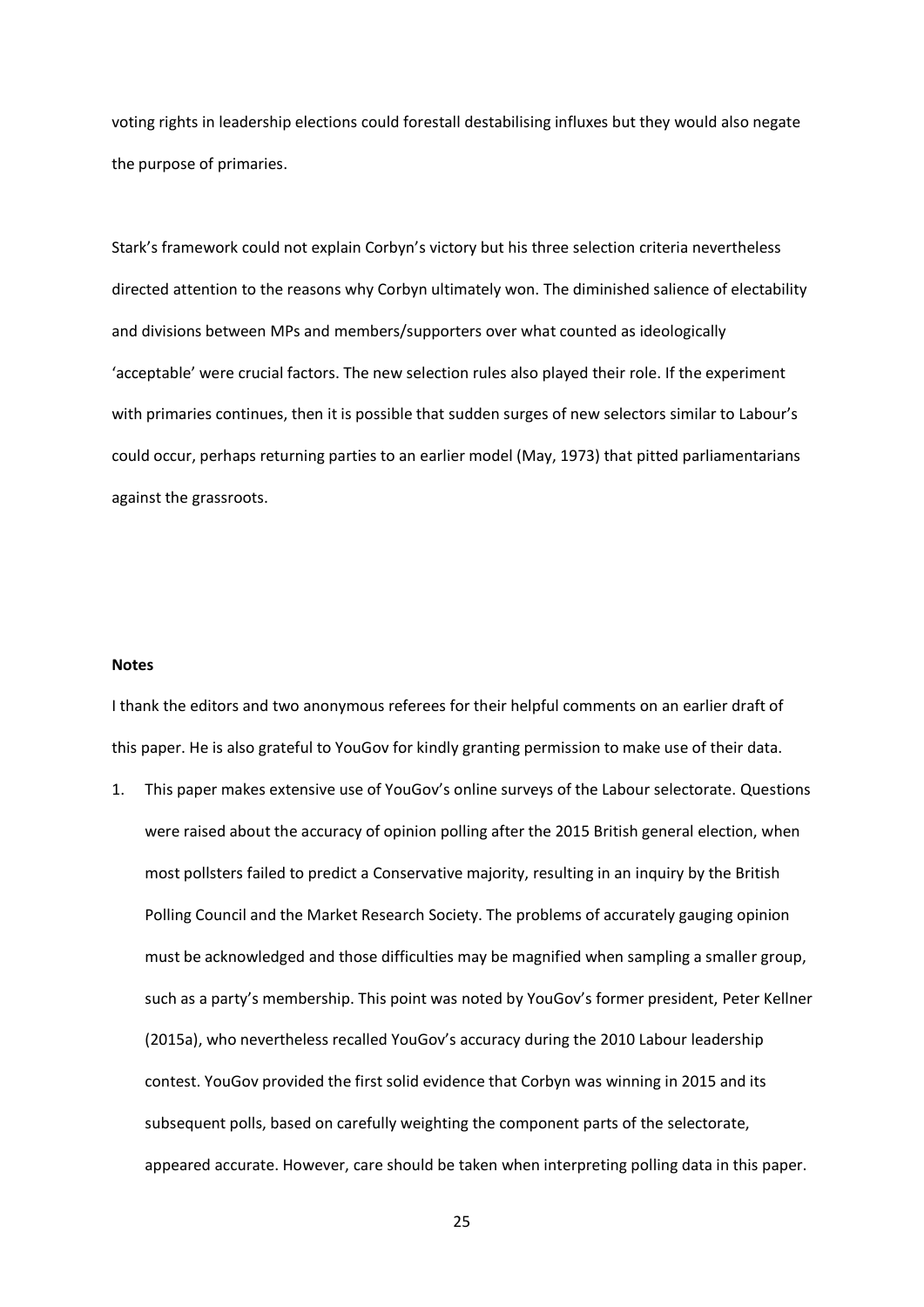- 2. YouGov (2015d) showed Corbyn winning 49% of full members, Burnham 22%, Cooper 20% and Kendall 9%. In head-to-heads, the poll showed Corbyn defeating Burnham 56-44 and Cooper 57- 43. Corbyn's transfer ratios from eliminated candidates are 7/29 against Burnham and 8/31 against Cooper. Applying these to the actual outcomes among members (Corbyn 49.6%) gives Corbyn 56.3% against Burnham and 56.9% against Cooper in head-to-heads. For trade unionists, the poll gave Corbyn 67%, Burnham 14%, Cooper 10% and Kendall 8%. In head-to-heads, Corbyn defeated Burnham 72-28 and Cooper 76-24. Corbyn's transfer ratios were 5/19 against Burnham and 9/23 against Cooper. These are then applied to the actual outcome (Corbyn 57.6%).
- 3. Consequently, care should be taken when comparing polling data from different stages of the campaign, as the selectorate was not static, but growing in size and changing in ideological composition between May and the close of registration in August.

# **References**

Alderman K (1998) The Conservative Party leadership election of 1997. *Parliamentary Affairs* 51(1): 1-16.

Alderman K and Carter N (1995) The Labour Party leadership and deputy leadership elections of 1994. *Parliamentary Affairs* 48(3): 438-455.

Alderman K and Carter N (2000) The Liberal Democrat leadership election of 1999. *Parliamentary* 

*Affairs* 53(2): 311-327.

Alderman K and Carter N (2002) The Conservative Party leadership election of 2001. *Parliamentary* 

*Affairs* 55(4): 569-585.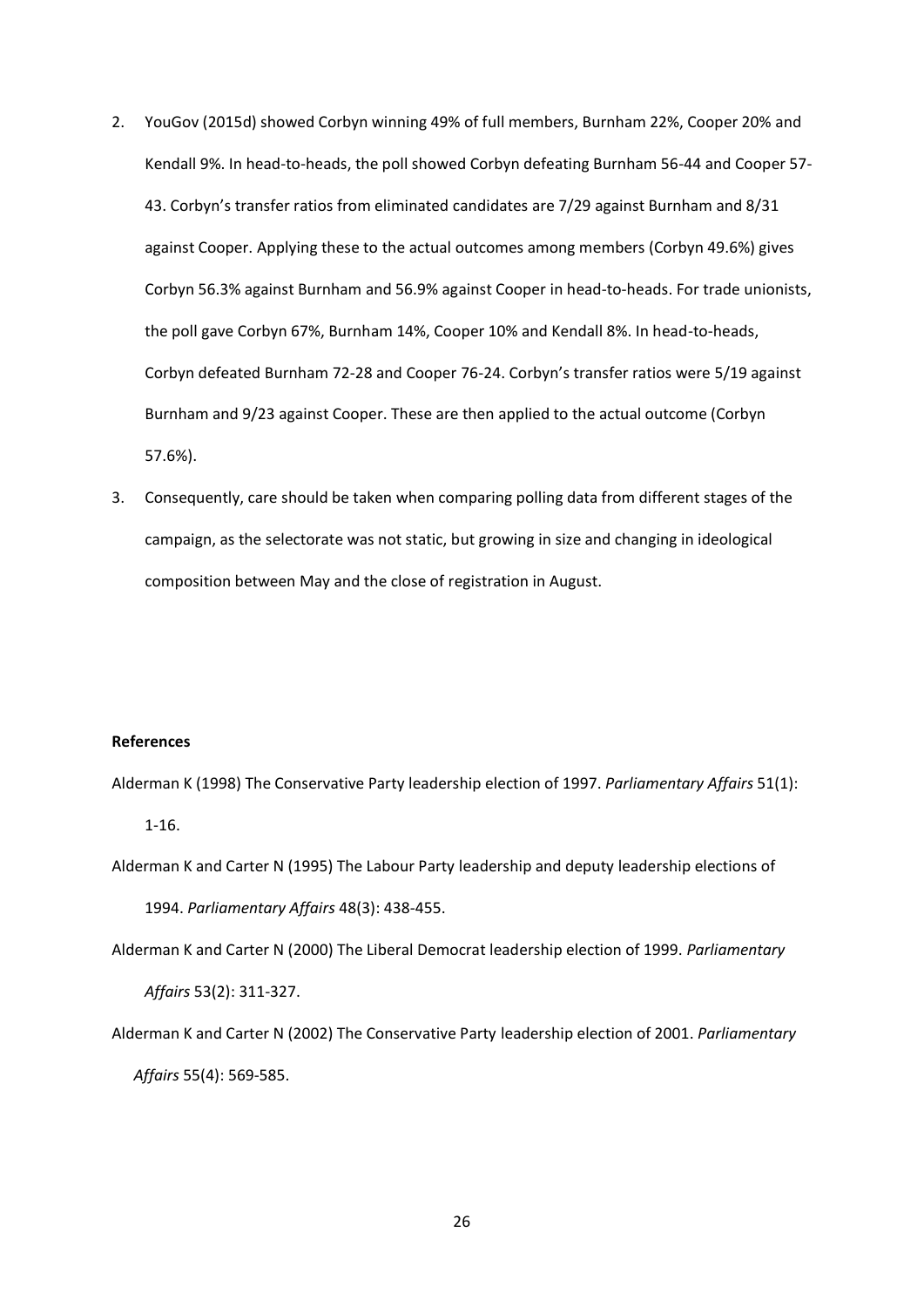- Alexandre-Collier A (2016) The 'open garden of politics': The impact of open primaries for candidate selection in the British Conservative Party. *British Journal of Politics and International Relations*. Epub ahead of print 3 May. DOI: 10.1177/1369148116636518.
- Bale T (2015) *Five Year Mission: The Labour Party under Ed Miliband*. Oxford: Oxford University Press.
- Bale T and Webb P (2014) The selection of party leaders in the UK. In Pilet JB and Cross W (eds) *The Selection of Party Leaders in Contemporary Parliamentary Democracies*. London: Routledge, pp. 12-29.
- BBC (2015a) Labour leadership: Jeremy Corbyn completes the line-up. *BBC News*, 15 June. Available at http://www.bbc.co.uk/news/uk-politics-33127323 (accessed 2 April 2016).
- BBC (2015b) Labour leadership: Huge increase in party's electorate. *BBC News*, 12 August. Available at: http://www.bbc.co.uk/news/uk-politics-33892407 (accessed 10 April 2016).
- BBC (2015c) Can Jeremy Corbyn crack the whip? *BBC News*, 21 October. Available at:

http://www.bbc.co.uk/news/uk-politics-34554670 (accessed 31 March 2016).

van Biezen I, Mair P and Poguntke T (2012) Going, going,… gone? The decline of party membership in contemporary Europe. *European Journal of Political Research* 51(1): 24-56.

Collins R (2014) *Building a One-Nation Labour Party: The Collins Review into Labour Party Reform*. London: Labour Party.

- Cowley P and Bailey M (2000) Peasants' uprising or religious war? Re-examining the 1975 Conservative leadership contest. *British Journal of Political Science* 30(4): 599-629.
- Cowley P and Garry J (1998) The British Conservative Party and Europe: The choosing of John Major. *British Journal of Political Science* 28(3): 473-499.
- Cowley P and Kavanagh D (2016) *The British General Election of 2015*. Basingstoke: Palgrave Macmillan.
- Cross W and Blais A (2012) *Politics at the Centre: The Selection and Removal of Party Leaders in the Anglo Parliamentary Democracies*. Oxford: Oxford University Press.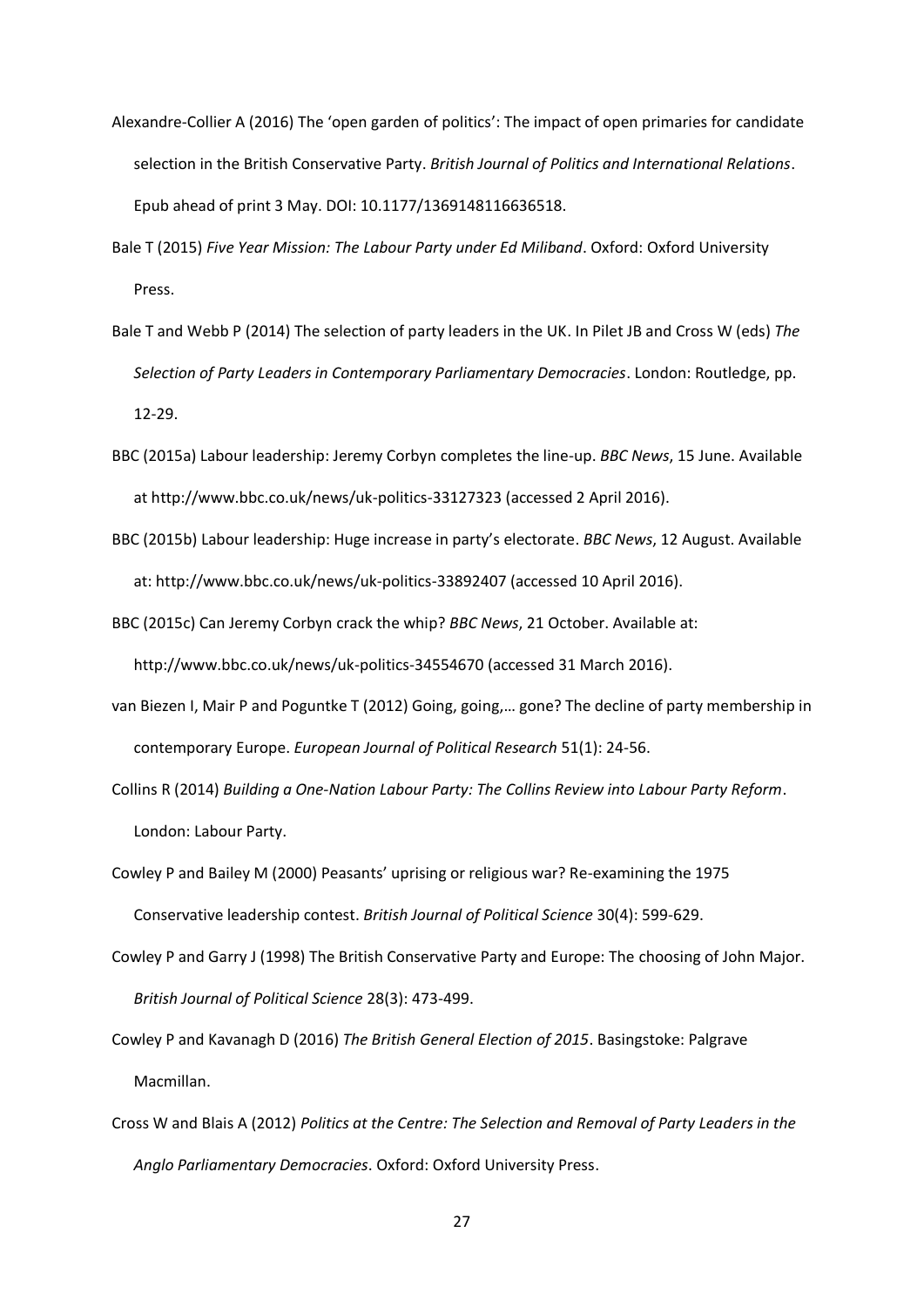- Cross W and Pilet JB (eds) (2015) *The Politics of Party Leadership: A Cross-National Perspective*. Oxford: Oxford University Press.
- Denham A and Dorey P (2007) The 'caretaker' cleans up: The Liberal Democrat leadership election of 2006. *Parliamentary Affairs* 60(1): 26-45.
- Denham A and O'Hara K *Democratising Conservative Leadership Selection: From Grey Suits to Grass Roots*. Manchester: Manchester University Press.
- Dorey P and Denham A (2011) 'O, brother, where art thou?' The Labour Party leadership election of 2010. *British Politics* 6(3): 286-316.

Downs A (1957) *An Economic Theory of Democracy*. New York: Harper and Row.

- Harmel R and Janda K (1994) An integrated theory of party goals and party change. *Journal of Theoretical Politics* 6(3): 259-287.
- Hazan RY and Rahat G (2010) *Democracy within Parties: Candidate Selection Methods and their Political Consequences*. Oxford: Oxford University Press.
- Heppell T (2008) *Choosing the Tory Leader: Conservative Party Leadership Elections from Heath to Cameron*. London: IB Tauris.
- Heppell T (2010) *Choosing the Labour Leader: Labour Party Leadership Elections from Wilson to Brown*. London: IB Tauris.
- HM Treasury (2016) *Pocket Databank*, 1 April. London: HM Treasury.
- Jobson R and Wickham-Jones M (2011) Reinventing the block vote? Trade unions and the 2010 Labour Party leadership election. *British Politics* 6(3): 317-344.
- Katz R and Mair P (2002) The ascendancy of the party in public office: Party organizational change in twentieth-century democracies. In Gunther R, Montero JR and Linz J (eds) *Political Parties: Old Concepts and New Challenges*. Oxford: Oxford University Press, pp. 113-135.
- Kellner P (2015a) Corbyn takes early lead in Labour leadership race. *YouGov*, 22 July. Available at: https://yougov.co.uk/news/2015/07/22/comment-corbyn-ahead-labours-leadership-contest/ (accessed 3 June 2016).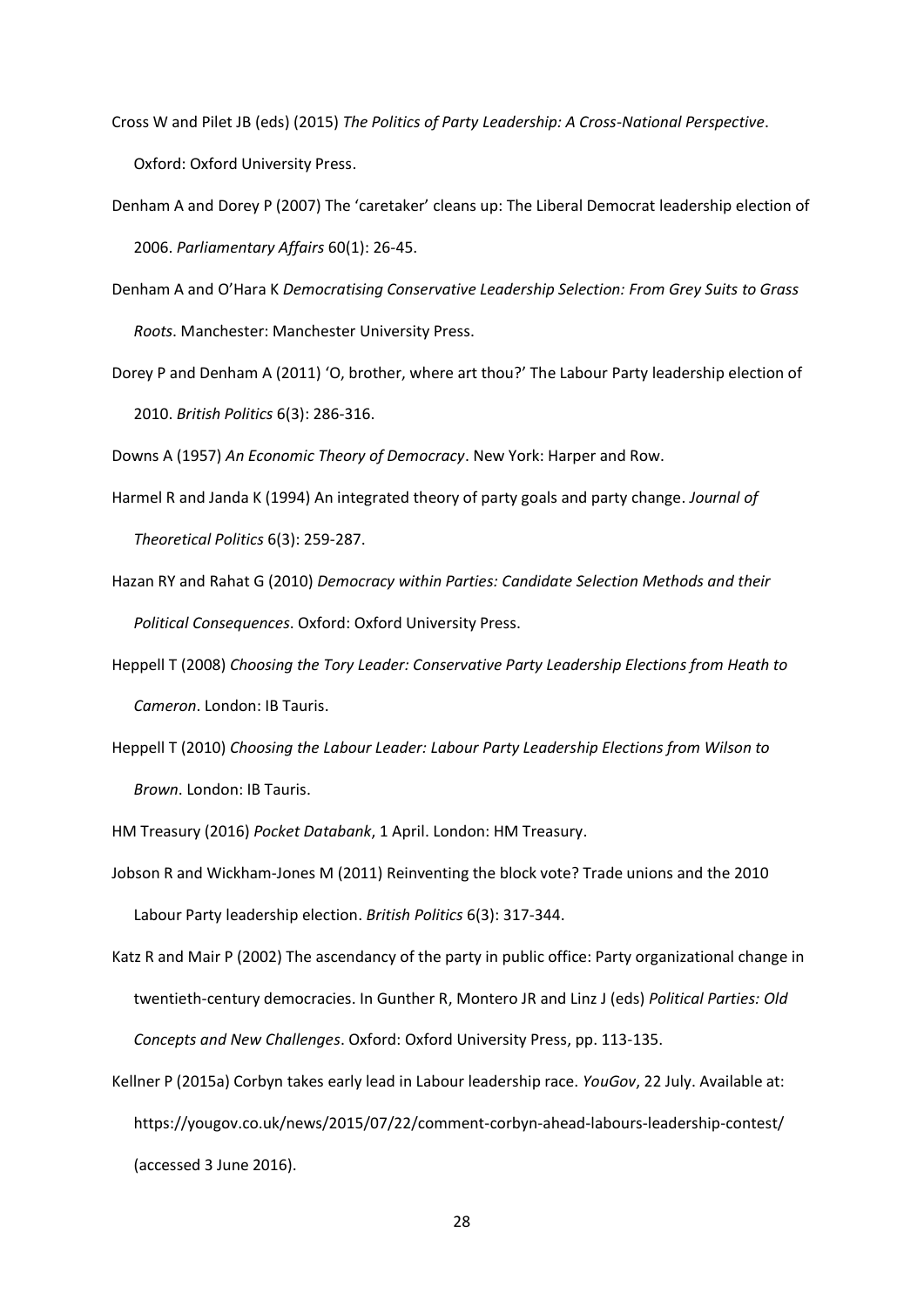Kellner P (2015b) An anatomy of Corbyn's victory. *YouGov*, 15 September. Available at: https://yougov.co.uk/news/2015/09/15/anatomy-corbyns-victory/ (accessed 3 June 2016).

- Kellner P (2015c) Corbynistas stay loyal, but few others share his views. *YouGov*, 24 November. Available at: https://yougov.co.uk/news/2015/11/24/analysis-corbynistas-stay-loyal-few-othersshare-h/ (accessed 30 March 2016).
- Kenig O (2009) Democratization of party leadership selection: Do wider selectorates produce more competitive contests? *Electoral Studies* 28(2): 240-247.

Labour Party (2015) Results of the Labour leadership elections. Available at: http://www.labour.org.uk/blog/entry/results-of-the-labour-leadership-and-deputy-leadership-

LeDuc L (2001) Democratizing party leadership selection. *Party Politics* 7(3): 323-341.

election (accessed 15 April 2016).

- Lehmann P, Matthieß T, Merz N, Regel S, and Werner A (2015) *Manifesto Corpus. Version: 2015a*. Berlin: WZB Berlin Social Science Center.
- May J (1973) Opinion structure of political parties: The special law of curvilinear disparity. *Political Studies* 21(2): 135-151.

Milne S (2015) The return of the Blairites is the last thing Labour needs. *Guardian*, 13 May.

Murr A (2015) The party leadership model: An early forecast of the 2015 British general election. *Research and Politics* 2(2): 1-9.

- New Statesman (2015) Which CLPs nominated who in the 2015 Labour leadership contest? *New Statesman*, 1 August. Available at: http://www.newstatesman.com/politics/2015/07/which-clpsare-nominating-who-labour-leadership-contest (accessed 18 April 2016).
- Norris P (1995) May's law of curvilinear disparity revisited: Leaders, officers, members and voters in British political parties. *Party Politics* 1(1): 29-47.
- Olson M (1971) *The Logic of Collective Action: Public Goods and the Theory of Groups (revised edition)*. Cambridge MA: Harvard University Press.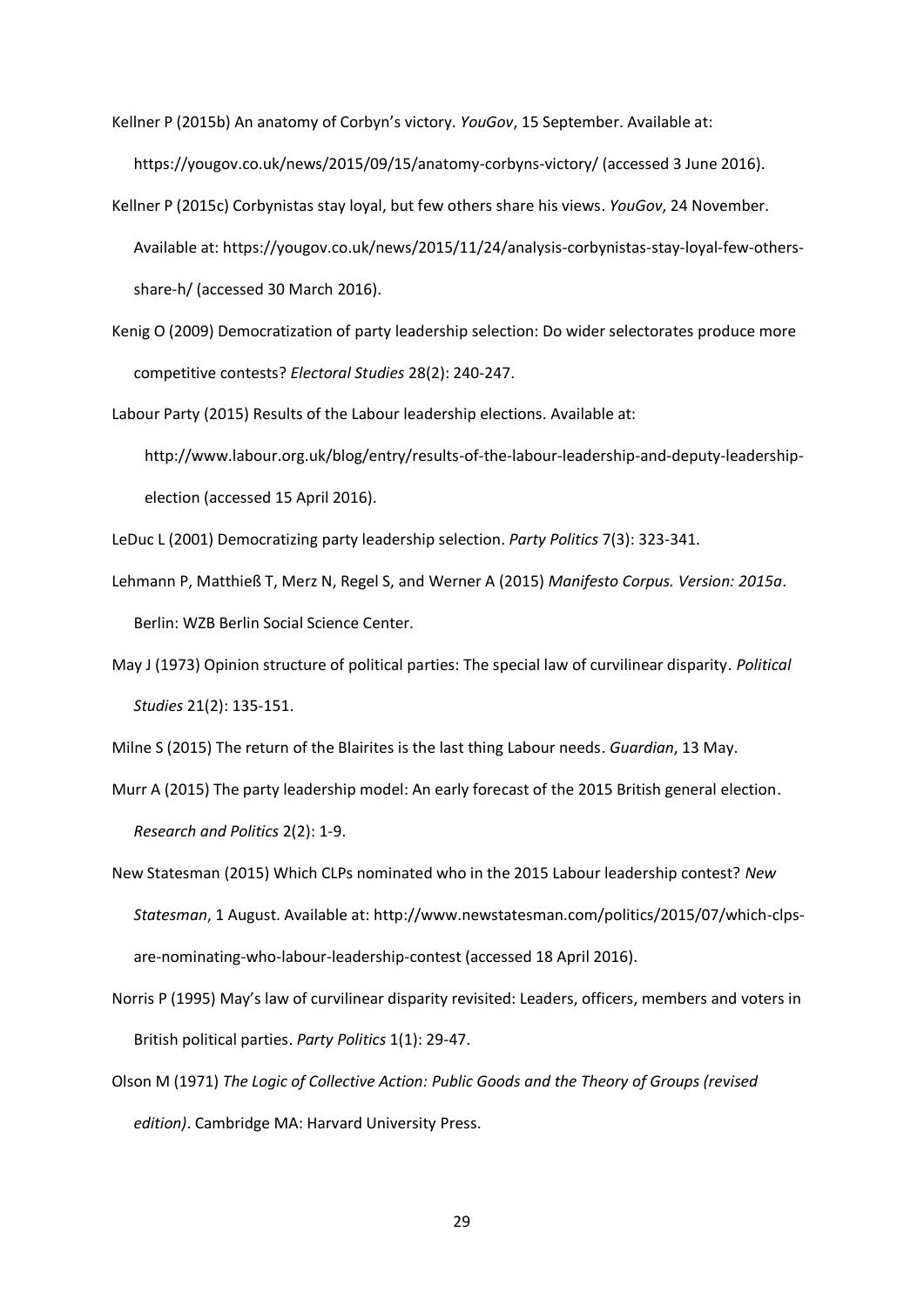- Pemberton H and Wickham-Jones M (2013) Brothers all? The operation of the electoral college in the 2010 Labour leadership contest. *Parliamentary Affairs* 66(4): 708-731.
- Pilet JB and Cross W (eds) (2014) *The Selection of Political Party Leaders in Contemporary Parliamentary Democracies*. London: Routledge.
- Punnett R (1992) *Selecting the Party Leader: Britain in Comparative Perspective*. Hemel Hempstead: Harvester Wheatsheaf.
- Quinn T (2004) Electing the leader: The British Labour Party's electoral college. *British Journal of Politics and International Relations* 6(3): 333-352.

Quinn T (2012) *Electing and Ejecting Party Leaders in Britain*. Basingstoke: Palgrave Macmillan.

- Rawnsley A (2015) Labour's moderates start their long dark night of the soul. *Observer*, 6 September.
- Scarrow S (2015) *Beyond Party Members: Changing Approaches to Partisan Mobilization*. Oxford: Oxford University Press.
- Stark L (1996) *Choosing a Leader: Party Leadership Contests in Britain from Macmillan to Blair*. Basingstoke: Macmillan.
- Whiteley P, Clarke H, Sanders D and Stewart M (2013) *Affluence, Austerity and Electoral Change in Britain*. Cambridge: Cambridge University Press.
- Wintour P and Watt N (2015) The Corbyn earthquake how Labour was shaken to its foundations. *Guardian*, 25 September.

YouGov (2010a) Labour leaders (Labour members), 13 September. Available at: https://d25d2506sfb94s.cloudfront.net/today\_uk\_import/YG-Archives-Pol-YouGov-LabourLeaderPartyMembers-100910.pdf (accessed 23 April 2016).

YouGov (2010b) Labour leaders (trade unionists), 13 September. Available at: https://d25d2506sfb94s.cloudfront.net/today\_uk\_import/YG-Archives-Pol-ST-LabourLeadTradeMembers-100910.pdf (accessed 23 April 2016).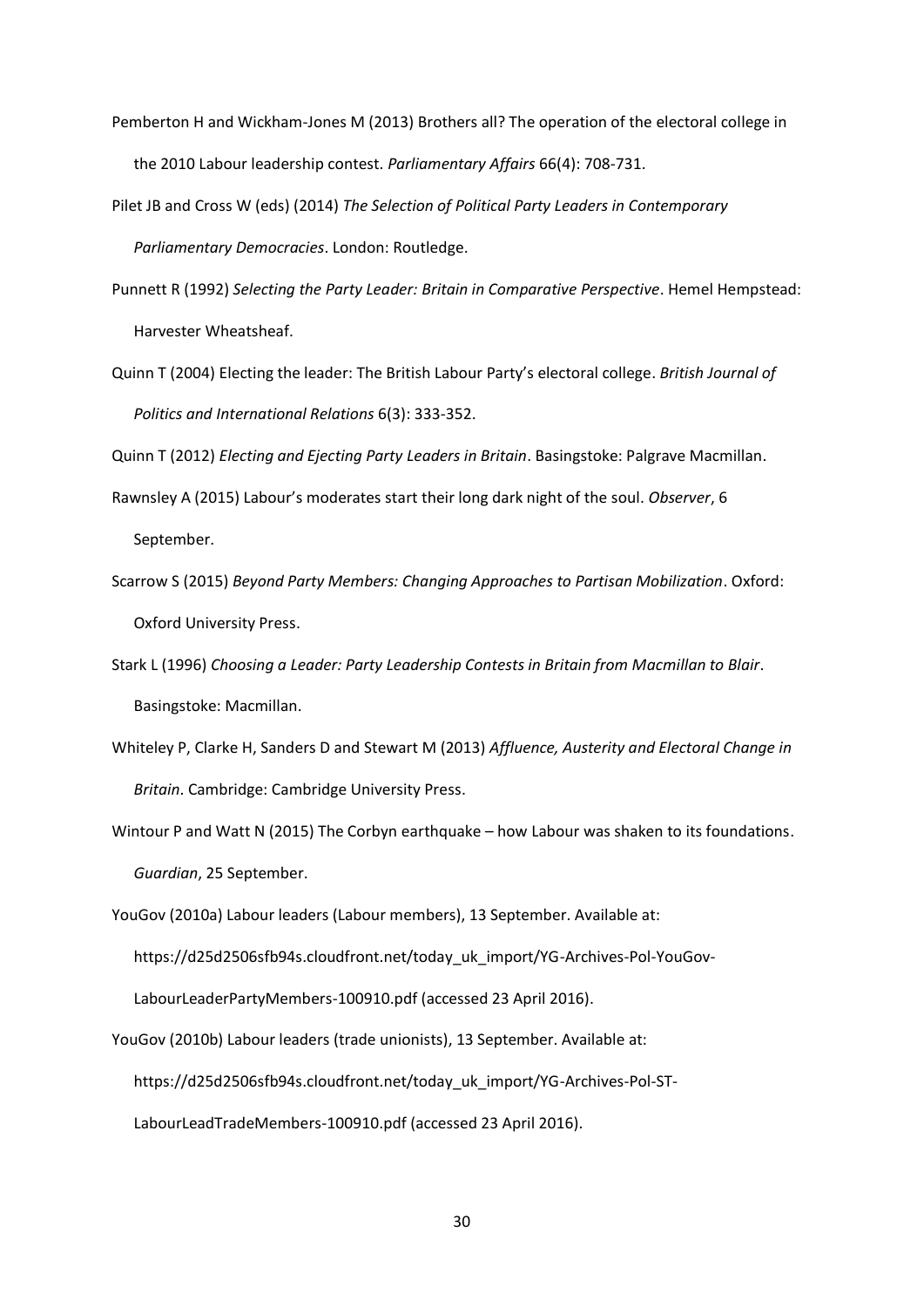YouGov (2015a) YouGov/Sunday Times 150515 Labour leadership, fracking, grammar schools and Human Rights Act, 17 May. Available at:

https://d25d2506sfb94s.cloudfront.net/cumulus\_uploads/document/gxvihxoixc/SundayTimesRe sults 150515 Website.pdf (accessed 29 March 2016).

- YouGov (2015b) YouGov/The Times Labour leadership (day one), 22 July. Available at: https://d25d2506sfb94s.cloudfront.net/cumulus\_uploads/document/ul79cmahd5/LabourLeader ship\_150721\_day\_one\_W.pdf (accessed 29 March 2016).
- YouGov (2015c) YouGov/The Times Labour leadership (day two), 23 July. Available at: https://d25d2506sfb94s.cloudfront.net/cumulus\_uploads/document/94enqtd1fz/LabourLeaders hip\_150721\_day\_two\_W.pdf (accessed 29 March 2016).
- YouGov (2015d) YouGov/The Times Labour leadership 150810, 10 August. Available at: https://d25d2506sfb94s.cloudfront.net/cumulus\_uploads/document/14x8p1al7n/TimesResults1 50810LabourMembers.pdf (accessed 29 March 2016).
- YouGov (2015e) YouGov Labour leadership, 15 September. Available at: https://d25d2506sfb94s.cloudfront.net/cumulus\_uploads/document/h4c7aqabu7/LabourSelecto rate TopLine W.pdf (accessed 29 March 2016).
- YouGov (2015f) YouGov/New Statesman Labour supporters, 24 September. Available at: https://d25d2506sfb94s.cloudfront.net/cumulus\_uploads/document/ii9ytqtjhm/NStables\_15091 7\_W5.pdf (accessed 29 March 2016).
- YouGov (2015g) YouGov 170915 left right scale, 29 September. Available at:

https://d25d2506sfb94s.cloudfront.net/cumulus\_uploads/document/x7jwr506tz/Left-

right\_scale\_150929\_Website\_V2.pdf (accessed 29 March 2016).

YouGov (2016) Government cuts (tracker poll). Available at:

https://d25d2506sfb94s.cloudfront.net/cumulus\_uploads/document/ehiqi1a0oa/YG-trackers-Government-Cuts-160316.pdf (accessed 3 April 2016).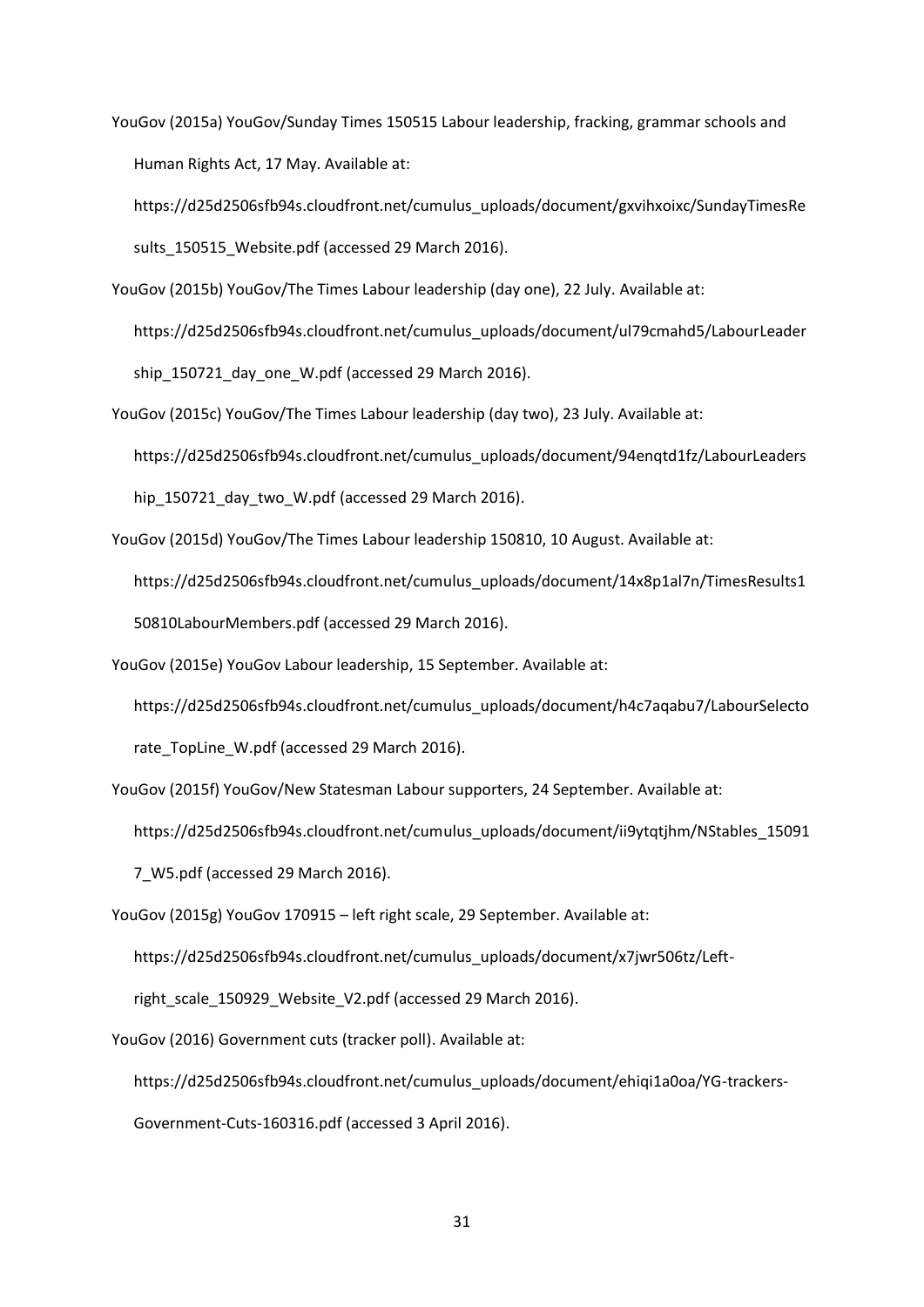|         | <b>MPs</b> | <b>MEPs</b> | <b>CLPs</b> | Trade unions   | Socialist |
|---------|------------|-------------|-------------|----------------|-----------|
|         |            |             |             |                | societies |
| Burnham | 68 (29.3%) | 4           | 111         | 3              | 0         |
| Cooper  | 59 (25.4%) | 12          | 109         | $\mathfrak{p}$ |           |
| Kendall | 41 (17.7%) | 2           | 18          | 0              | 1         |
| Corbyn  | 36 (15.5%) | 2           | 152         | 6              |           |

# **Table 1: Nominations for Labour Leadership Candidates**

*Sources*: BBC, 2015a; New Statesman, 2015.

*Note*: Not all eligible individuals/organisations nominated a candidate.

|           | Full members |       |            | Affiliated |            | Registered |         | Total |  |
|-----------|--------------|-------|------------|------------|------------|------------|---------|-------|--|
|           |              |       | supporters |            | supporters |            |         |       |  |
|           | Votes        | %     | Votes      | %          | Votes      | %          | Votes   | %     |  |
| Corbyn    | 121,751      | 49.6  | 41,217     | 57.6       | 88,449     | 83.8       | 251,417 | 59.5  |  |
| Burnham   | 55,698       | 22.7  | 18,604     | 26.0       | 6,160      | 5.8        | 80,462  | 19.0  |  |
| Cooper    | 54,470       | 22.2  | 9,043      | 12.6       | 8,415      | 8.0        | 71,928  | 17.0  |  |
| Kendall   | 13,601       | 5.5   | 2,682      | 3.7        | 2,574      | 2.4        | 18,857  | 4.5   |  |
| Total     | 245,520      | 100.0 | 71,546     | 100.0      | 105,598    | 100.0      | 422,664 | 100.0 |  |
| Turnout % | 83.5         |       | 48.5       |            | 93.0       |            | 76.3    |       |  |

# **Table 2: Labour Leadership Election 2015**

*Source*: Labour Party, 2015.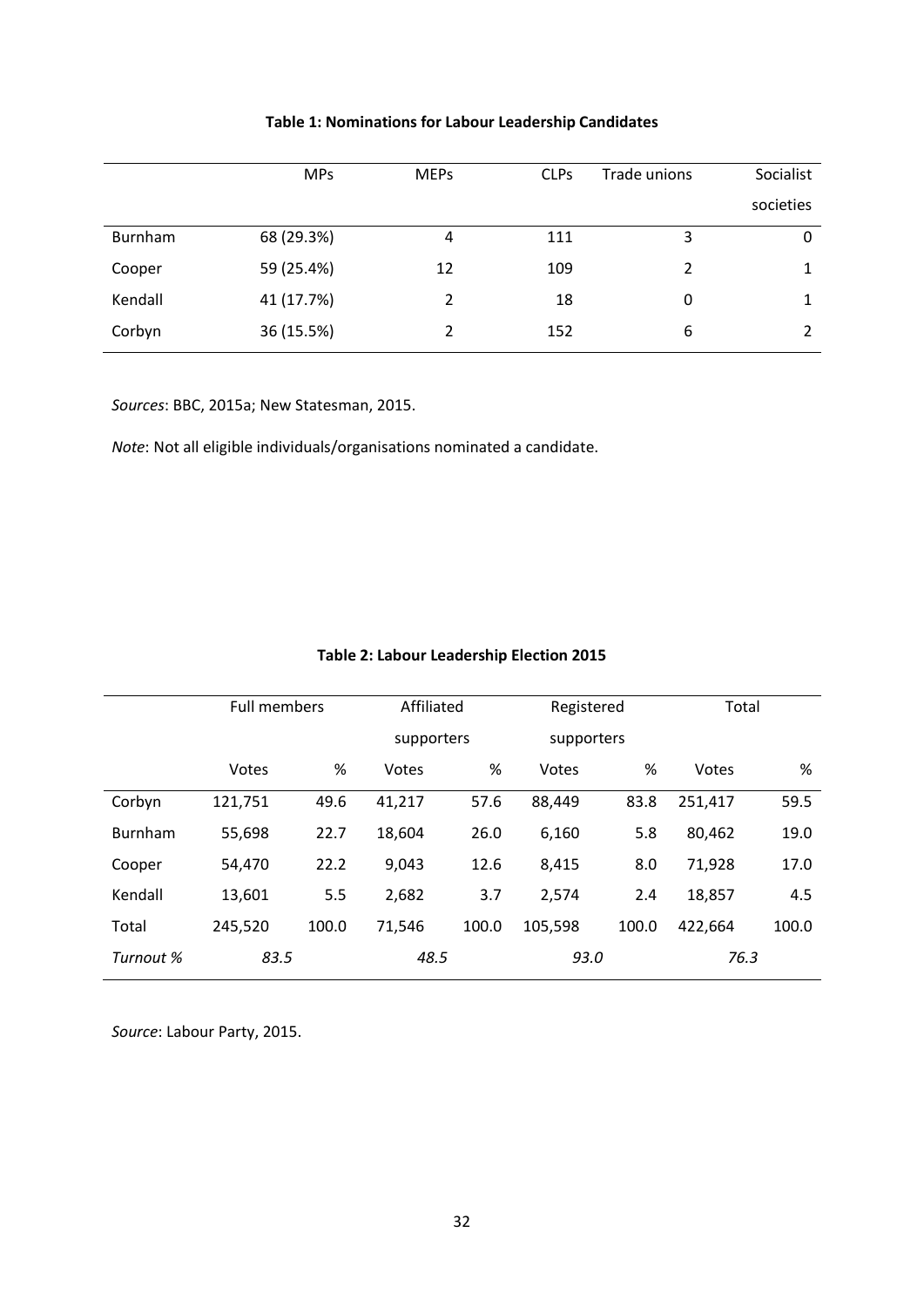|                | Years | Years as Govt            | Years as Opp. |                | Total years as Prominent frontbench |
|----------------|-------|--------------------------|---------------|----------------|-------------------------------------|
|                | as MP | frontbencher             | frontbencher  | frontbencher   | positions                           |
|                |       | (cabinet)                | (sh. cabinet) | (cab./sh.cab.) |                                     |
| <b>Burnham</b> | 14    | 5(3)                     | 5(5)          | 10(8)          | Sec. state health                   |
| Cooper         | 18    | 11(2)                    | 5(5)          | 16(7)          | Sec. state work & pensions;         |
|                |       |                          |               |                | sh. home sec.; sh. foreign sec.     |
| Corbyn         | 32    | 0                        | 0             | 0              | None                                |
| Kendall        | 5     | $\overline{\phantom{a}}$ | 4(0)          | 4 (0)          | Sh. minister care & old people      |
|                |       |                          |               |                |                                     |

### **Table 3: Political Experience of Labour Leadership Candidates**

| Table 4: Selectors' Motives for Supporting Each Candidate |  |  |  |  |
|-----------------------------------------------------------|--|--|--|--|
|-----------------------------------------------------------|--|--|--|--|

|                                            |     | Supporters of |        |         |          |  |
|--------------------------------------------|-----|---------------|--------|---------|----------|--|
| S/he                                       | All | Burnham       | Cooper | Kendall | Corbyn   |  |
| Will be best opposition to Conservatives   | 53  | (1) 52        | (1)70  | (2) 59  | $(4)$ 43 |  |
| Has best policies for country              | 49  | 29            | (3)35  | (3)36   | (1)70    |  |
| Has best policies for people like me       | 36  | (4)30         | 23     | 21      | (3)49    |  |
| Has best chance of winning in 2020         | 34  | $(2)$ 49      | (2) 58 | (1) 73  | 5        |  |
| Is a break from New Labour & Blair years   | 33  | 12            | 7      | 8       | (2) 65   |  |
| Will unite party                           | 22  | (3) 48        | (4)34  | 10      | 5        |  |
| Is a break from Ed Miliband's Labour Party | 9   | 5             | 4      | (4) 31  | 8        |  |

### *Source*: YouGov, 2015c.

*Notes*: All figures % except those in parenthesis, which indicate ranking of motives for each

candidate's supporters, defined as respondents saying they would give first-preference vote to that

candidate. Some motives and 'don't knows' excluded from table.

Q. Which two or three, if any, of the following are the main reasons you will vote for [chosen

candidate]? (Select up to three)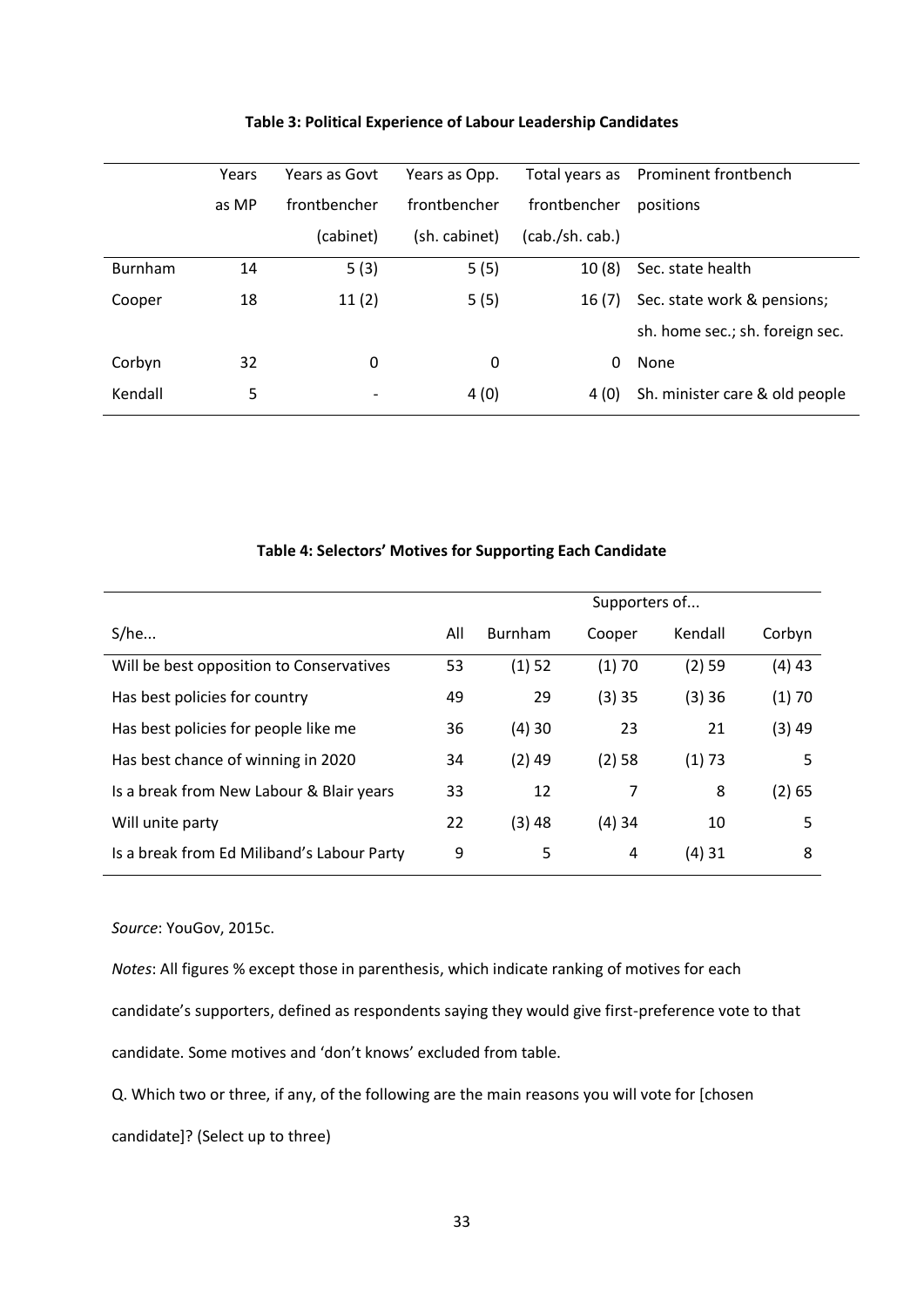# **Table 5: Preferences of Labour Selectorate by Time of Joining**

|         | All | Joined selectorate  |    |                                          |  |  |
|---------|-----|---------------------|----|------------------------------------------|--|--|
|         |     | Since 2015 election |    | After 2010 election Before 2010 election |  |  |
| Corbyn  | 60  | 62                  | 49 | 44                                       |  |  |
| Burnham | 19  | 19                  | 23 | 25                                       |  |  |
| Cooper  | 17  | 15                  | 23 | 25                                       |  |  |
| Kendall |     | 4                   | 6  | 6                                        |  |  |

*Source*: YouGov, 2015e.

*Note*: All figures %.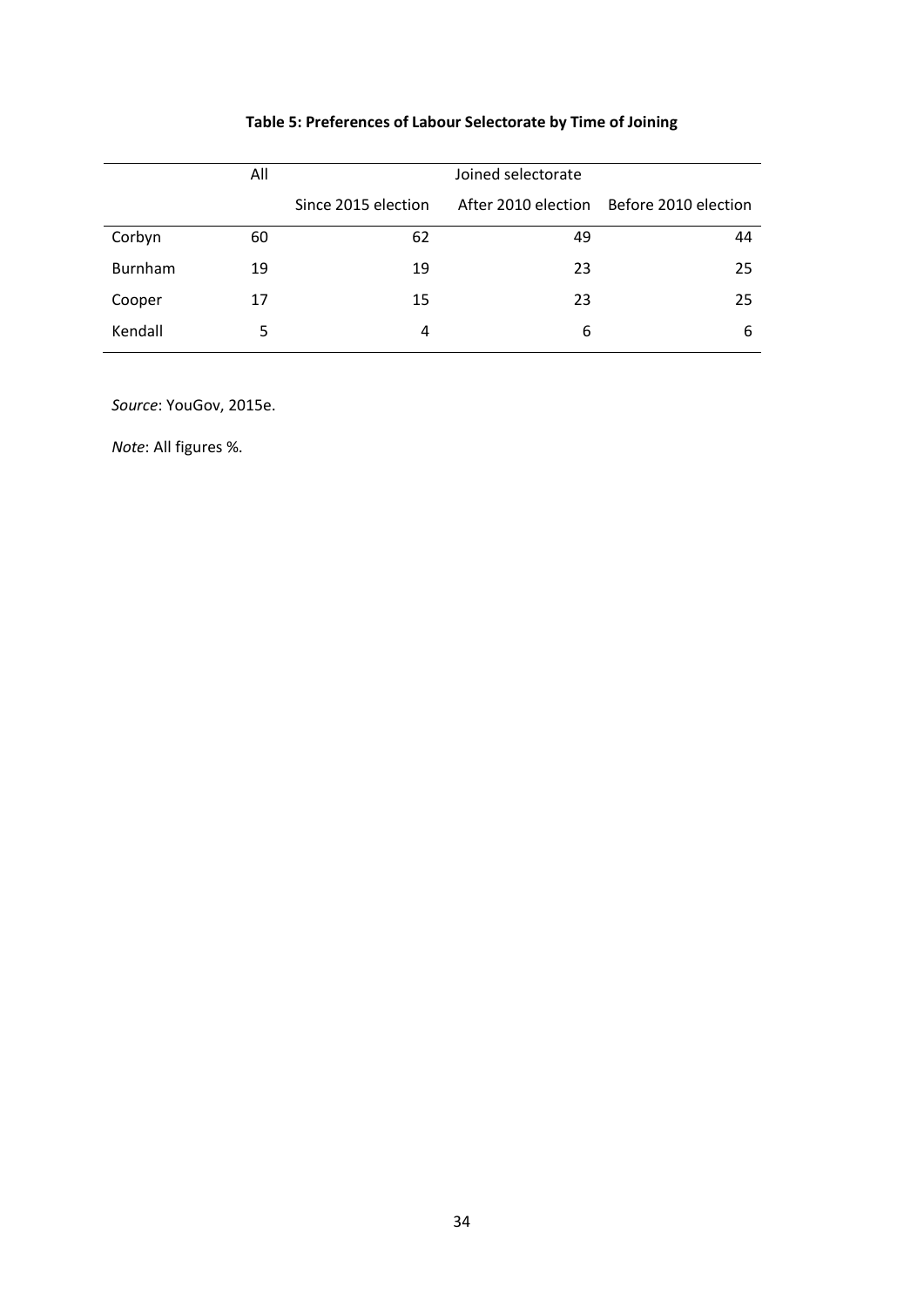|                                            |     | Supporters of |        |         |        |  |
|--------------------------------------------|-----|---------------|--------|---------|--------|--|
|                                            | All | Burnham       | Cooper | Kendall | Corbyn |  |
| Failed to defend the good things it did in | 60  | 57            | 65     | 51      | 67     |  |
| government before 2010                     |     |               |        |         |        |  |
| Didn't provide clear enough alternative to | 57  | 49            | 56     | 40      | 73     |  |
| coalition's austerity policies             |     |               |        |         |        |  |
| Lost touch with working class roots        | 39  | 36            | 23     | 13      | 64     |  |
| Failed to answer charge that minority      | 33  | 37            | 45     | 43      | 22     |  |
| Labour govt would be propped up by SNP     |     |               |        |         |        |  |
| Ed Miliband wasn't good enough leader      | 31  | 34            | 43     | 51      | 19     |  |
| Not tough on immigration & welfare         | 9   | 10            | 10     | 21      | 3      |  |
| spending                                   |     |               |        |         |        |  |
| No plausible policy for reducing deficit   | 8   | 10            | 9      | 24      | 3      |  |

### **Table 6: Selectors' Beliefs about Why Labour Lost 2015 General Election**

*Source*: YouGov, 2015c.

*Notes*: All figures %. Supporters of each candidate are those respondents saying they would give first-preference vote to that candidate. Some reasons (cited by <10% of respondents) and 'don't knows' excluded from table.

Q. Here are some reasons that different people have put forward for Labour losing the recent General Election. Which two or three do you think were the most important reasons? (Select up to three)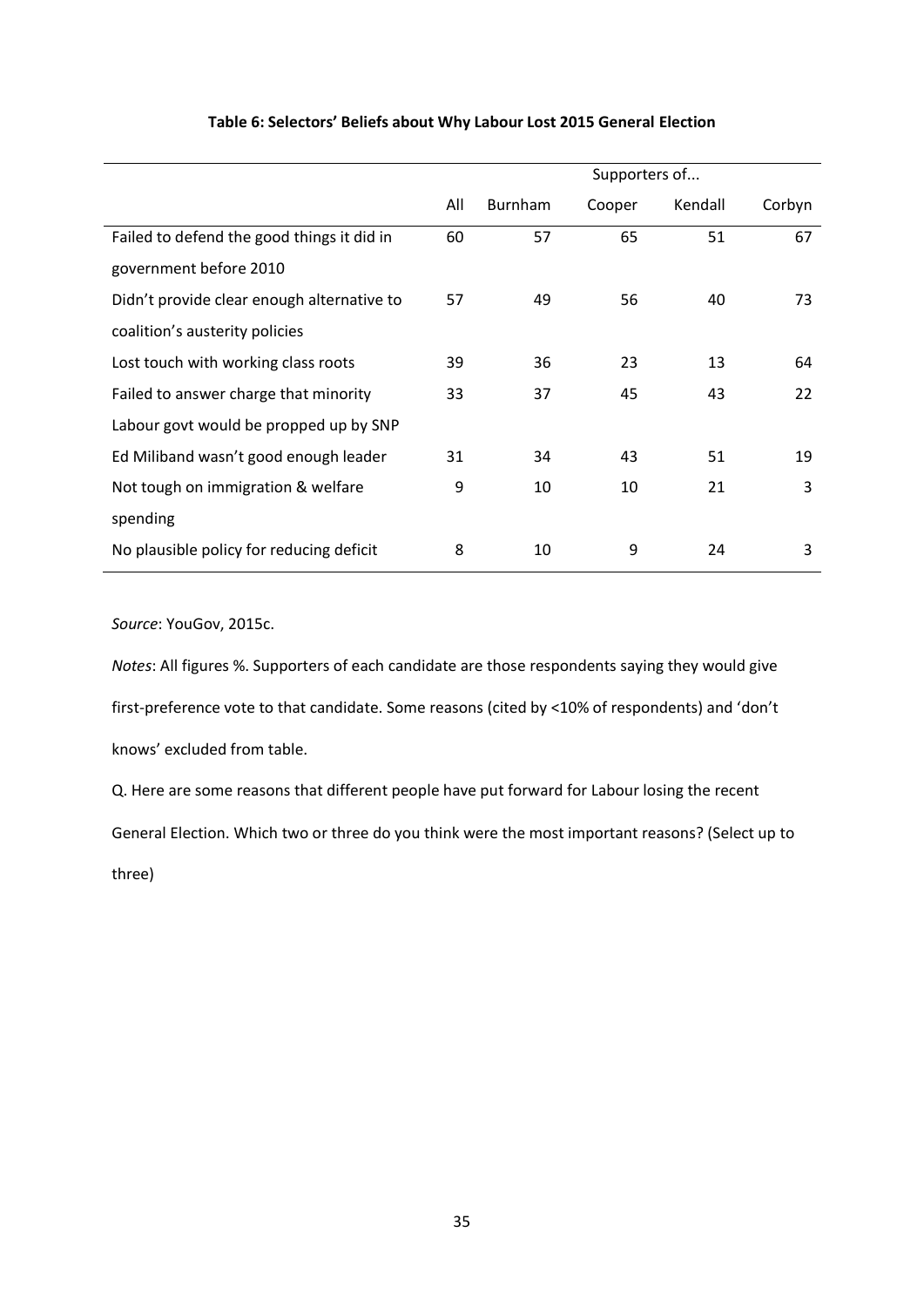|                      | Would | Would not | Neither | Don't know* | Net 'would' |
|----------------------|-------|-----------|---------|-------------|-------------|
| Andy Burnham         | 22    | 14        | 8       | 56          | +8          |
| Chuka Umunna         | 21    | 14        | 5       | 60          | $+7$        |
| <b>Yvette Cooper</b> | 18    | 20        | 8       | 55          | $-2$        |
| Liz Kendall          | 5     | 9         | 5       | 81          | -4          |
| <b>Tristram Hunt</b> | 9     | 15        | 8       | 69          | -6          |
| Mary Creagh          | 2     | 8         | 5       | 85          | -6          |
| Angela Eagle         | 2     | 11        | 6       | 81          | -9          |

### **Table 7: Voters' Views of Which Candidates Would or Would Not Make a Good Labour Leader**

*Source*: YouGov, 2015a.

*Notes*: All figures %. Respondents were representative sample of UK voters.

Q. Do you think each of the following would or would not make a good leader of the Labour Party?

\* Full option was 'don't know, or don't know enough about this person to say'.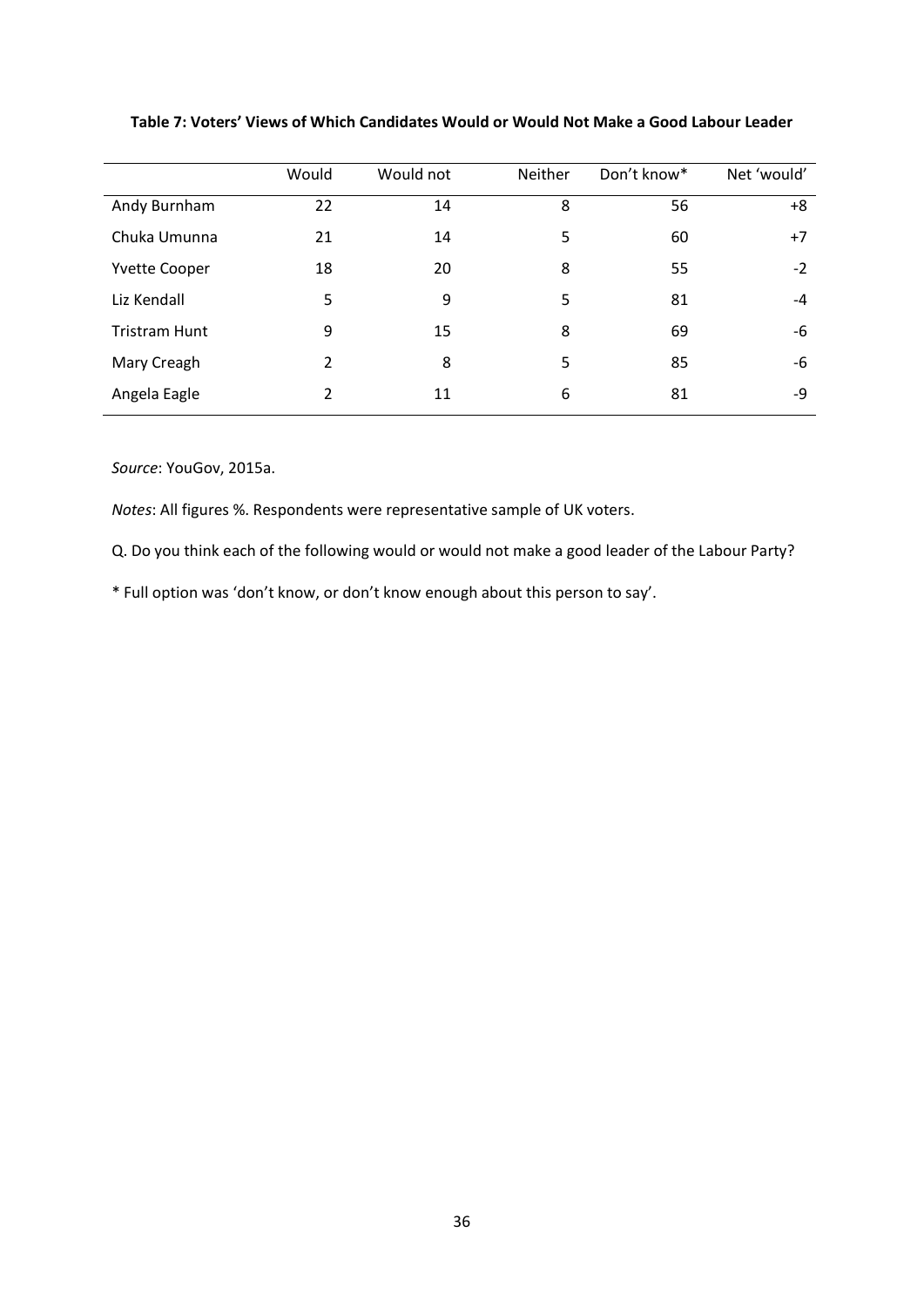



*Sources*: YouGov, 2010a, 2010b.

*Notes*: Selectors are Labour and trade-union members (no data for MPs/MEPs). Positions for Abbott and Miliband brothers are mean placements by selectors. Distributions of selectors recalculated to exclude 'don't knows'.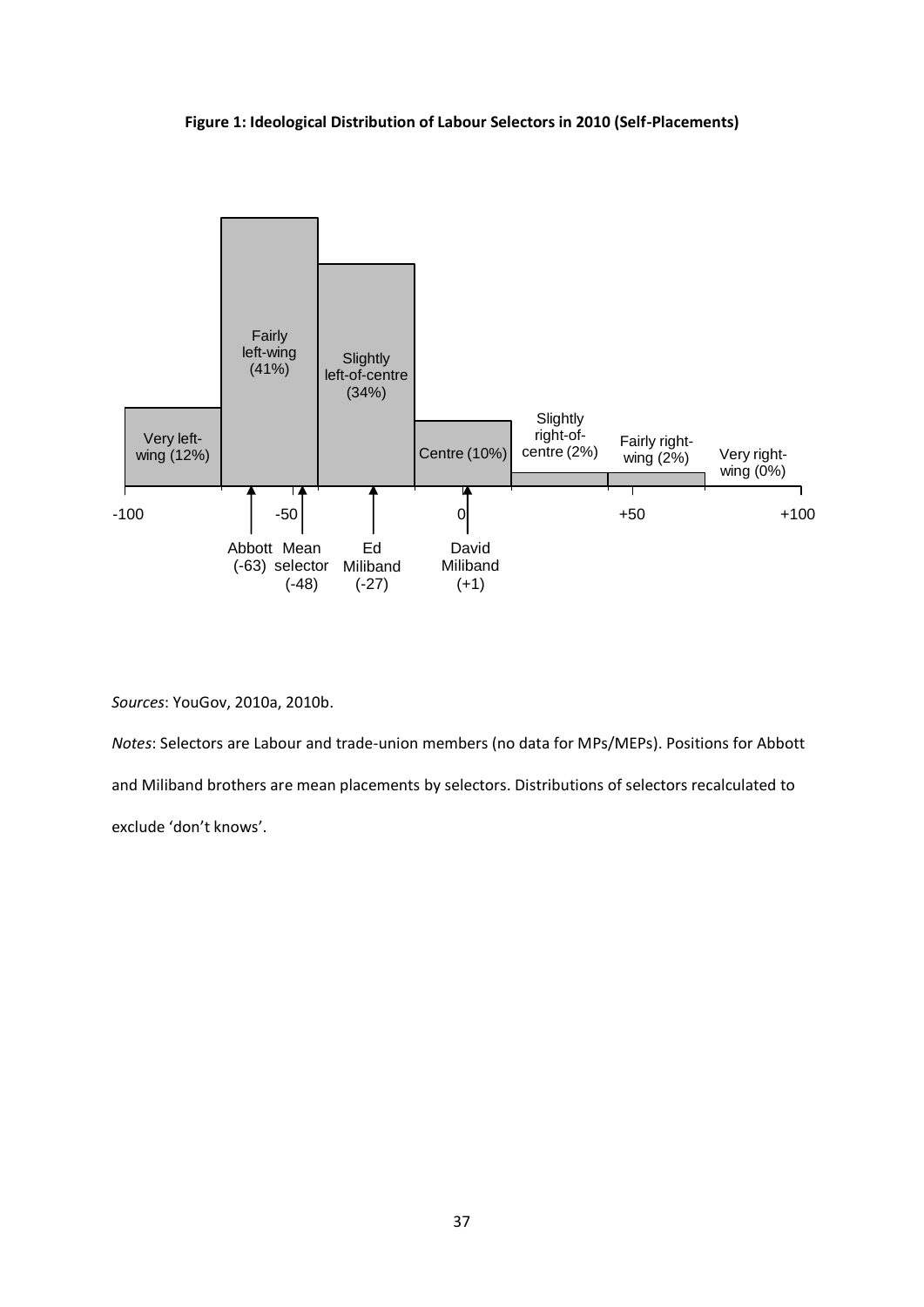### **Figure 2: Ideological Distribution of Labour Selectorate in 2015 (Self-Placements)**



*Sources*: YouGov, 2015f, 2015g (figures recalculated by author – original net figures inaccurate).